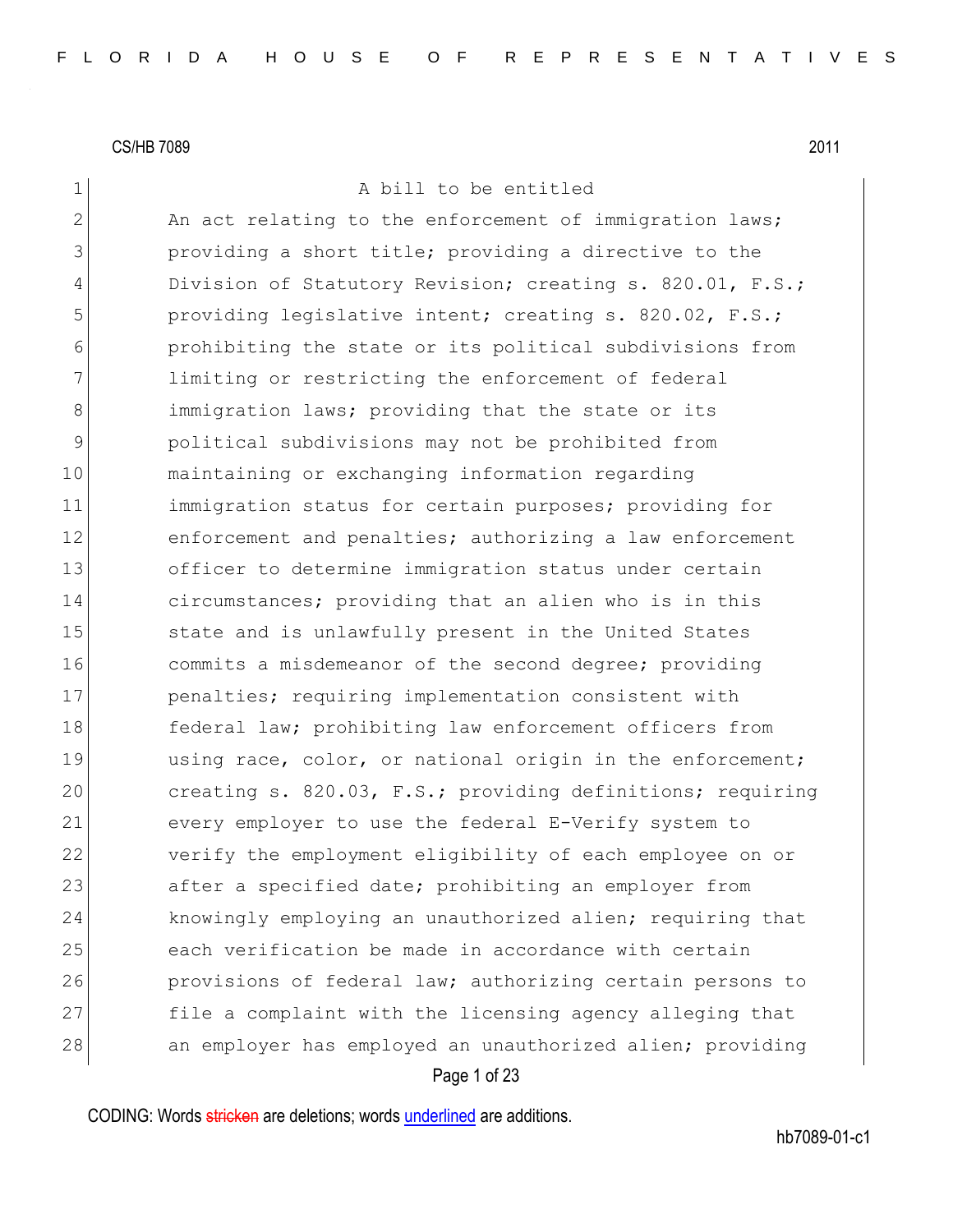29 for enforcement and penalties; providing that an employer 30 is not liable for hiring, refusing to hire, or terminating 31 an employee under certain conditions; authorizing an 32 employer or employee to seek an injunction under certain 33 31 circumstances; authorizing certain persons to file a 34 complaint with the state attorney or Attorney General 35 alleging that an employer has employed an unauthorized 36 alien; authorizing enforcement by the state attorney and 37 Attorney General; providing penalties; prohibiting the 38 filing of a complaint based on race, color, or national 39 origin; providing that a person who knowingly files a 40 false and frivolous complaint commits a misdemeanor of the 41 second degree; providing for construction; transferring 42 and renumbering s. 448.09, F.S., relating to a prohibition 43 on employment of unauthorized aliens; creating s. 287.135, 44 F.S.; providing definitions; requiring public employers to 45 use the federal E-Verify system to verify the employment 46 eligibility of each employee; prohibiting a public 47 employer from knowingly employing an unauthorized alien; 48 providing that a public employer is not liable for hiring, 49 refusing to hire, or terminating an employee under certain 50 conditions; prohibiting public employers from entering 51 into a contract for contractual services with contractors 52 that are not registered and participating in the federal 53 E-Verify system; prohibiting certain contractors and 54 subcontractors from knowingly employing an unauthorized 55 alien; providing procedures and requirements; providing 56 that certain contractors and subcontractors are not liable

#### Page 2 of 23

CODING: Words stricken are deletions; words underlined are additions.

hb7089-01-c1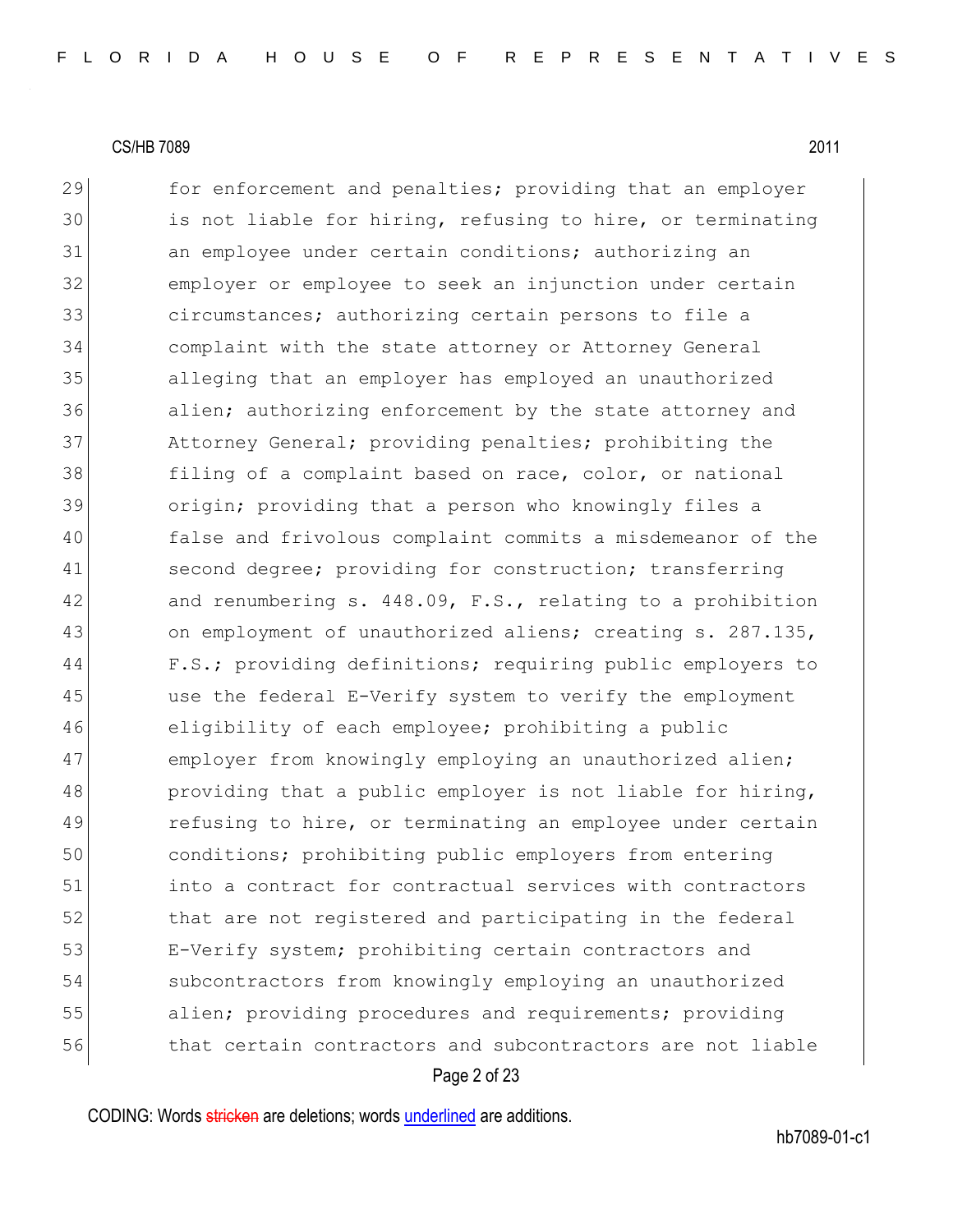57 for hiring, refusing to hire, or terminating an employee 58 under certain conditions; providing for enforcement 59 without regard to race, color, or national origin; 60 creating s. 337.163, F.S.; providing definitions; 61 **prohibiting the Department of Transportation from entering** 62 into certain contracts with contractors that are not 63 registered and participating in the federal E-Verify 64 system; prohibiting certain contractors and subcontractors 65 from knowingly employing an unauthorized alien; providing 66 **procedures and requirements;** creating a rebuttable 67 **presumption** that certain contractors and subcontractors 68 did not knowingly employ an unauthorized alien; providing 69 for enforcement without regard to race, color, or national 70 origin; amending s. 901.15, F.S.; providing an additional 71 instance whereby an arrest may be made by a law 72 enforcement officer without a warrant; amending s. 73 903.046, F.S.; providing additional criteria for the court 74 to consider when determining whether to release a 75 defendant on bail or other conditions; creating s. 76 921.245, F.S.; providing for enhanced maximum criminal 77 penalties when an offense is committed by an alien 78 unlawfully present in the United States; providing 79 Severability; providing legislative findings of public 80 necessity; providing effective dates. 81 82 Be It Enacted by the Legislature of the State of Florida:

# 83

#### Page 3 of 23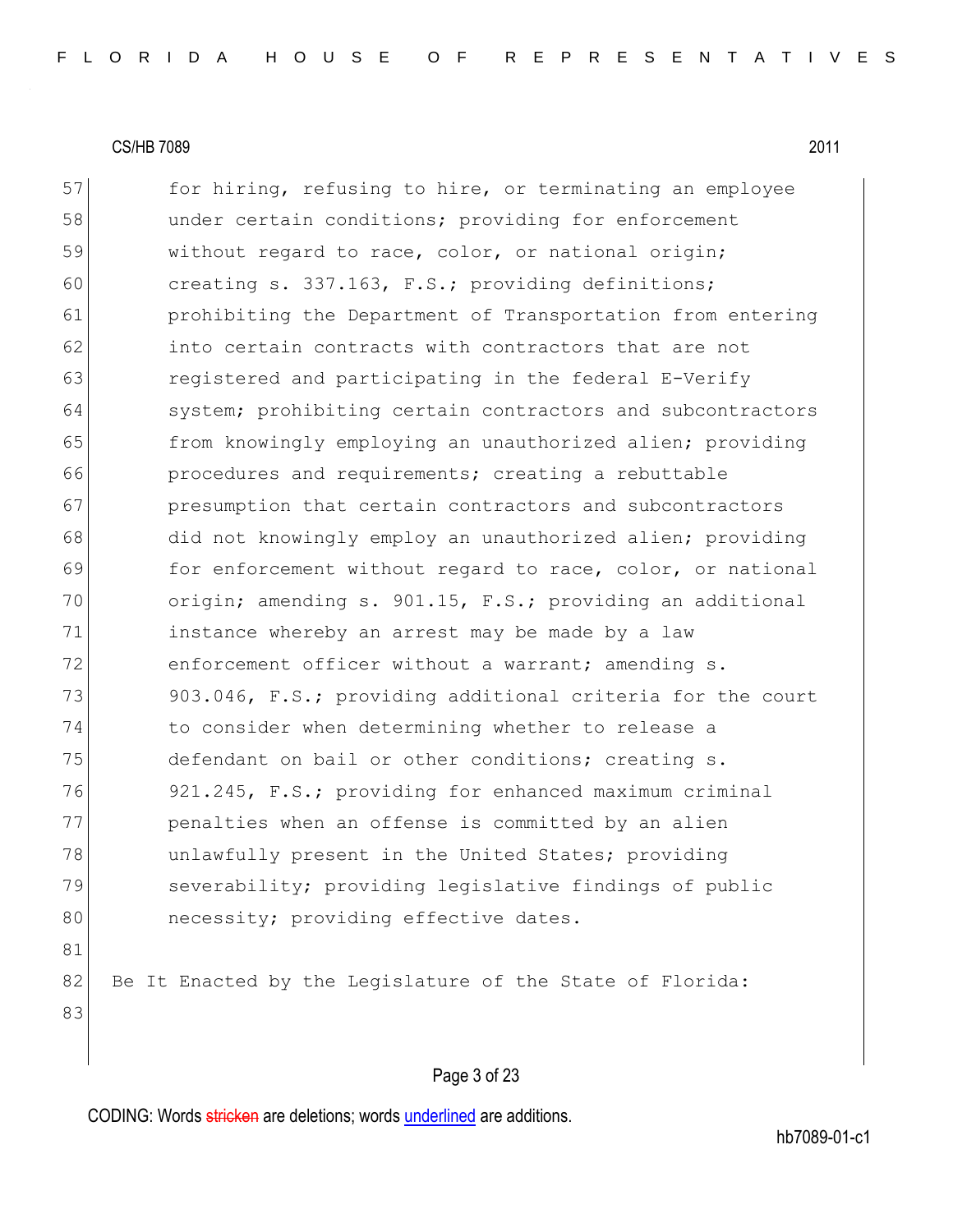| 84  | Section 1. Short title.-This act may be cited as the             |
|-----|------------------------------------------------------------------|
| 85  | "Florida Immigration Enforcement Act."                           |
| 86  | Section 2. The Division of Statutory Revision is directed        |
| 87  | to create chapter 820, Florida Statutes, to be entitled          |
| 88  | "IMMIGRATION ENFORCEMENT."                                       |
| 89  | Section 3. Section 820.01, Florida Statutes, is created to       |
| 90  | read:                                                            |
| 91  | 820.01 Intent. The Legislature finds that there is a             |
| 92  | compelling interest in the cooperative enforcement of federal    |
| 93  | immigration laws throughout the state. The Legislature declares  |
| 94  | that the intent of this chapter is to discourage and deter the   |
| 95  | unlawful entry and presence of aliens in this state. The         |
| 96  | provisions of this chapter are intended to work together to      |
| 97  | accomplish this purpose.                                         |
| 98  | Section 4. Section 820.02, Florida Statutes, is created to       |
| 99  | read:                                                            |
| 100 | 820.02 Cooperation and assistance in enforcement of              |
| 101 | immigration laws.-                                               |
| 102 | (1) (a) An official or agency of this state or a county,         |
| 103 | municipality, or other political subdivision of this state may   |
| 104 | not limit or restrict the enforcement of federal immigration     |
| 105 | laws to less than the full extent permitted by federal law.      |
| 106 | (b) Except as provided in federal law, officials or              |
| 107 | agencies of this state and counties, municipalities, and other   |
| 108 | political subdivisions of this state may not be prohibited or in |
| 109 | any way be restricted from sending, receiving, or maintaining    |
| 110 | information relating to the immigration status, lawful or        |
| 111 | unlawful, of any individual or exchanging that information with  |
|     |                                                                  |

# Page 4 of 23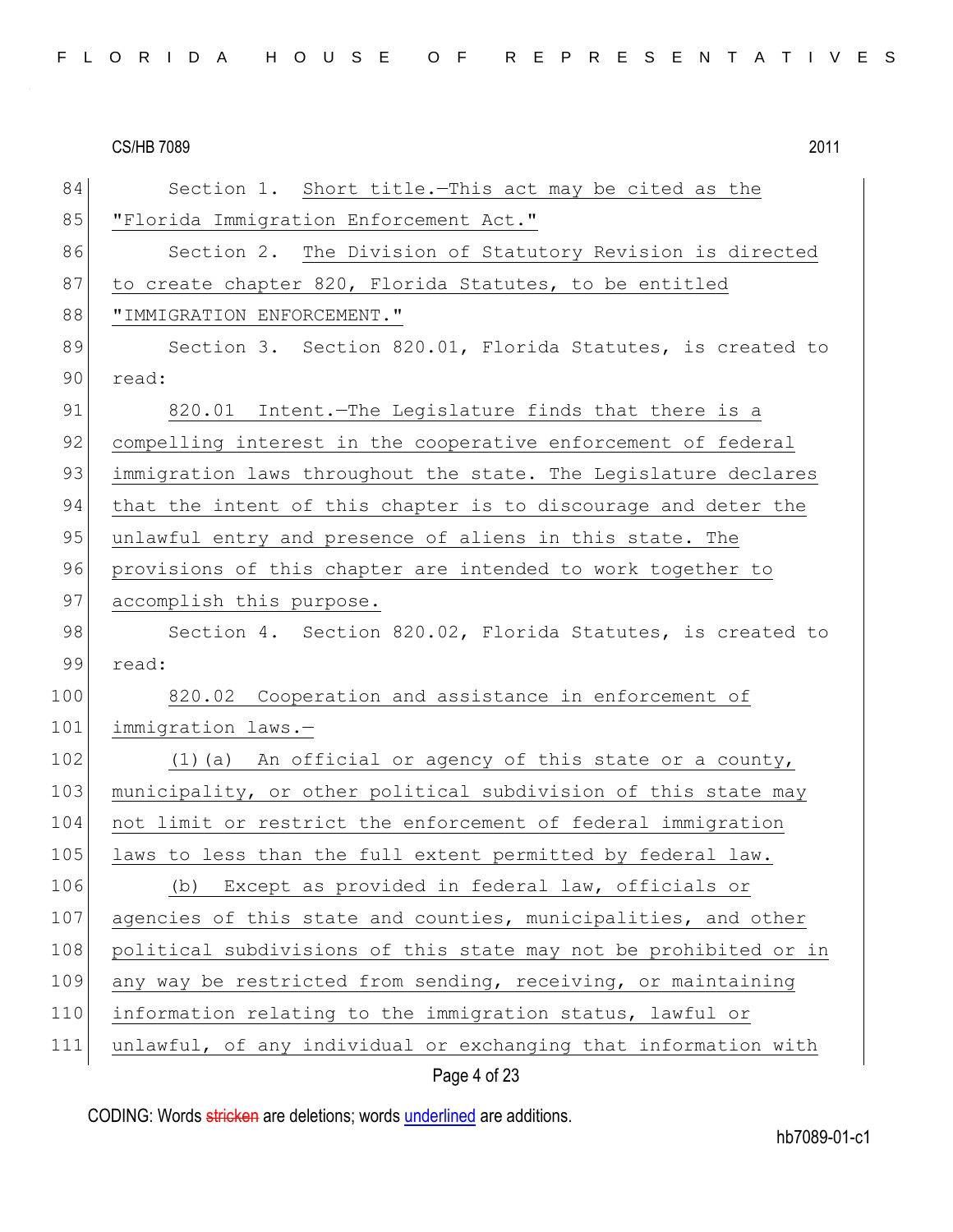| 112 | any other federal, state, or local governmental entity for the   |
|-----|------------------------------------------------------------------|
| 113 | following official purposes:                                     |
| 114 | 1. Determining eligibility for any public benefit,               |
| 115 | service, or license provided by the Federal Government, the      |
| 116 | state, or any county, municipality, or other political           |
| 117 | subdivision of this state.                                       |
| 118 | 2. Verifying any claim of residence or domicile if               |
| 119 | determination of residence or domicile is required under federal |
| 120 | law, the laws of this state, or a judicial order issued pursuant |
| 121 | to a civil or criminal proceeding in this state.                 |
| 122 | 3. If the person is an alien, determining whether the            |
| 123 | person is in compliance with the federal registration laws       |
| 124 | prescribed by Title II, Chapter 7 of the federal Immigration and |
| 125 | Nationality Act.                                                 |
| 126 | 4. Complying with 8 U.S.C. ss. 1373 and 1644.                    |
| 127 | (c)1. The Attorney General may enforce this subsection if        |
| 128 | there is reasonable cause to believe that this subsection has    |
| 129 | been violated and may commence a civil or administrative action  |
| 130 | and, in addition to the penalty provided in this subparagraph,   |
| 131 | may seek such other relief as may be appropriate. If there is a  |
| 132 | judicial finding that an entity has violated this subsection,    |
| 133 | the court shall order that the entity pay a civil penalty of not |
| 134 | less than \$500 and not more than \$5,000 for each day that the  |
| 135 | policy remains in effect after the filing of an action under     |
| 136 | this subsection.                                                 |
| 137 | The court shall collect the civil penalty prescribed in<br>2.    |
| 138 | subparagraph 1. and deposit the moneys in the Violent Crime      |
| 139 | Investigative Emergency and Drug Control Strategy Implementation |
|     | Page 5 of 23                                                     |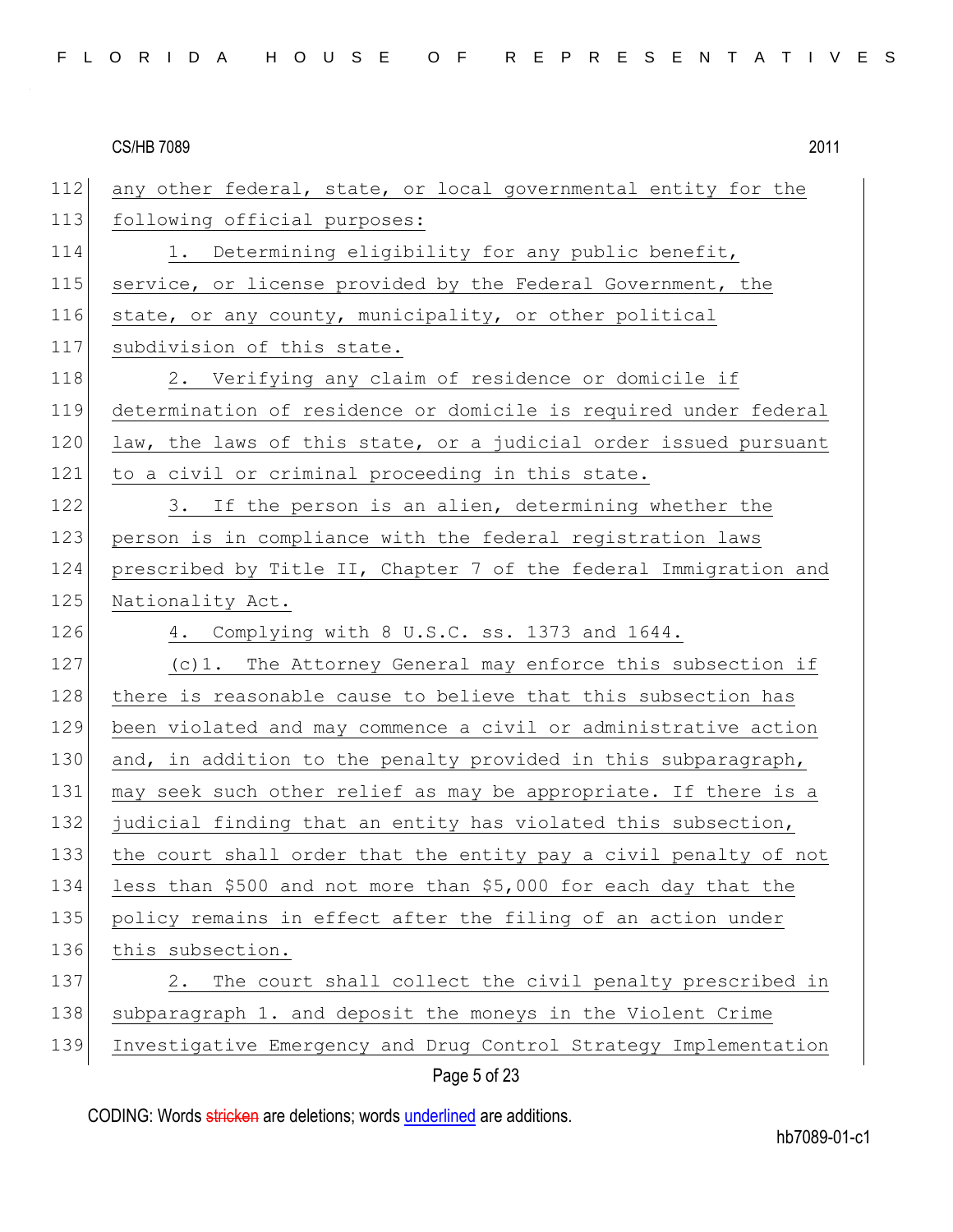| 140 | Account within the Department of Law Enforcement Operating Trust |
|-----|------------------------------------------------------------------|
| 141 | Fund pursuant to s. 943.042.                                     |
| 142 | $(2)$ (a) 1. A reasonable attempt may be made to determine the   |
| 143 | immigration status of a person who is the subject of a criminal  |
| 144 | investigation by a law enforcement official or a law enforcement |
| 145 | agency of this state or of a county, municipality, or other      |
| 146 | political subdivision of this state, if reasonable suspicion     |
| 147 | exists that the person is an alien and is unlawfully present in  |
| 148 | the United States.                                               |
| 149 | 2. A reasonable attempt shall be made to determine the           |
| 150 | immigration status of a person who is arrested by a law          |
| 151 | enforcement official or a law enforcement agency of this state   |
| 152 | or of a county, municipality, or other political subdivision of  |
| 153 | this state before the person is released, if reasonable          |
| 154 | suspicion exists that the person is an alien and is unlawfully   |
| 155 | present in the United States.                                    |
| 156 | Immigration status shall be verified under this<br>(b)           |
| 157 | subsection with the Federal Government pursuant to 8 U.S.C. s.   |
| 158 | $1373(c)$ . If the person's status is reported by the Federal    |
| 159 | Government as unlawfully present in the United States, the law   |
| 160 | enforcement official or law enforcement agency must, as soon as  |
| 161 | practicable, report that person to the United States Immigration |
| 162 | and Customs Enforcement or the United States Customs and Border  |
| 163 | Protection.                                                      |
| 164 | An alien who is in this state and is unlawfully<br>(3)           |
| 165 | present in the United States commits a misdemeanor of the second |
| 166 | degree, punishable as provided in s. 775.082 and by a fine not   |
| 167 | to exceed \$100. For a first violation of this subsection, the   |
|     |                                                                  |

Page 6 of 23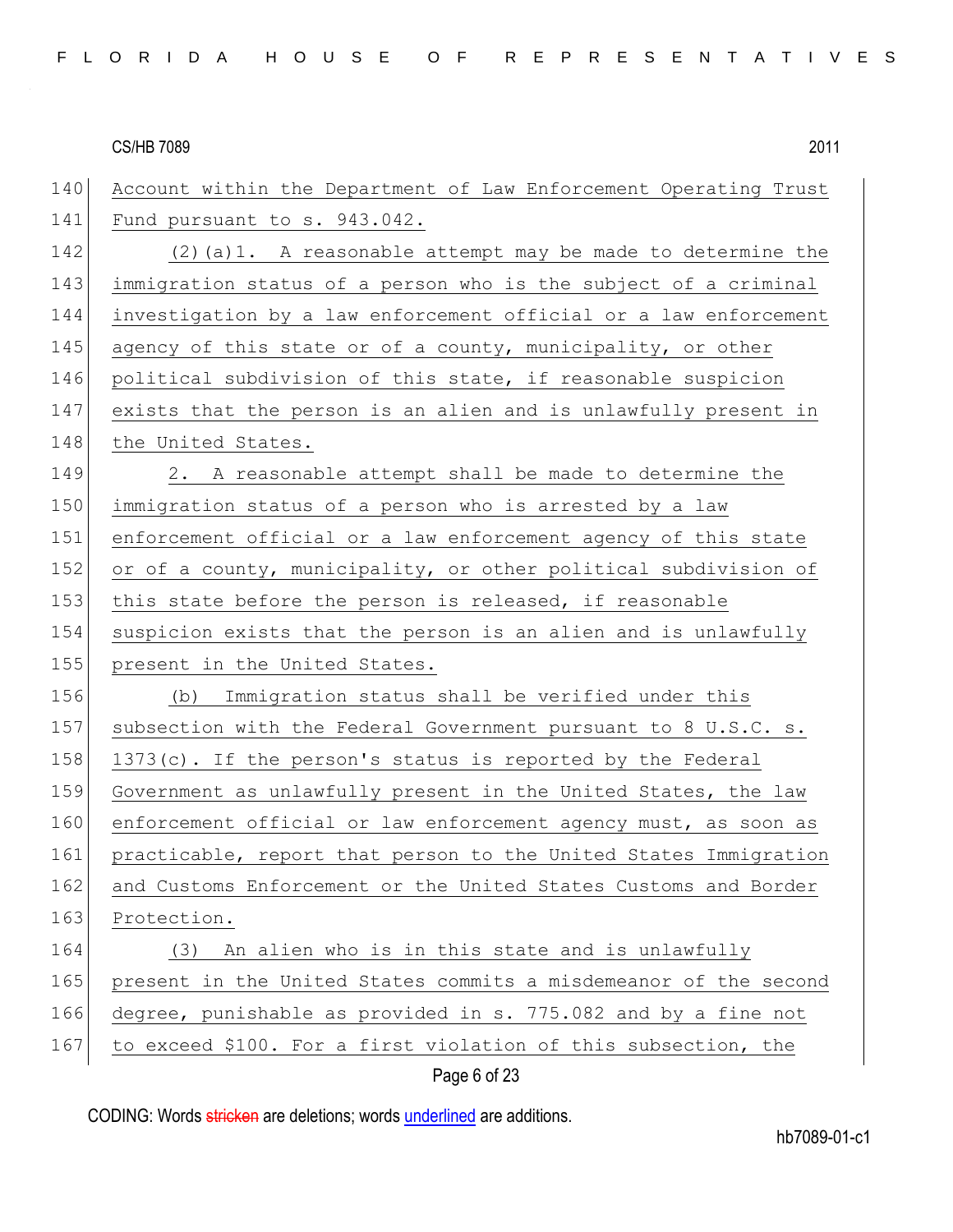| FLORIDA HOUSE OF REPRESENTATIVES |  |
|----------------------------------|--|
|----------------------------------|--|

| 168 | court may not sentence the person to more than 20 days in jail.  |
|-----|------------------------------------------------------------------|
| 169 | For a second or subsequent violation, the court may not sentence |
| 170 | the person to more than 30 days in jail.                         |
| 171 | (4) A state or local correctional facility shall                 |
| 172 | immediately notify the United States Immigration and Customs     |
| 173 | Enforcement or the United States Customs and Border Protection   |
| 174 | prior to the discharge from imprisonment of an alien unlawfully  |
| 175 | present in the United States.                                    |
| 176 | (5)<br>In the implementation of this section, an alien's         |
| 177 | immigration status may be determined by:                         |
| 178 | (a) A law enforcement officer who is authorized by the           |
| 179 | Federal Government to verify or ascertain an alien's immigration |
| 180 | status.                                                          |
| 181 | The United States Immigration and Customs Enforcement<br>(b)     |
| 182 | or the United States Customs and Border Protection pursuant to 8 |
| 183 | $U.S.C. s. 1373(c)$ .                                            |
| 184 | This section shall be implemented in a manner<br>(6)             |
| 185 | consistent with federal laws regulating immigration, protecting  |
| 186 | the civil rights of all persons, and respecting the privileges   |
| 187 | and immunities of United States citizens. A law enforcement      |
| 188 | official or agency of this state or a county, municipality, or   |
| 189 | other political subdivision of this state may not consider race, |
| 190 | color, or national origin in the enforcement of this section     |
| 191 | except to the extent permitted by the United States Constitution |
|     |                                                                  |
| 192 | or the State Constitution.                                       |
| 193 | Section 5. Effective July 1, 2012, section 820.03, Florida       |
| 194 | Statutes, is created to read:                                    |
| 195 | 820.03 Use of E-Verify system required for private               |

Page 7 of 23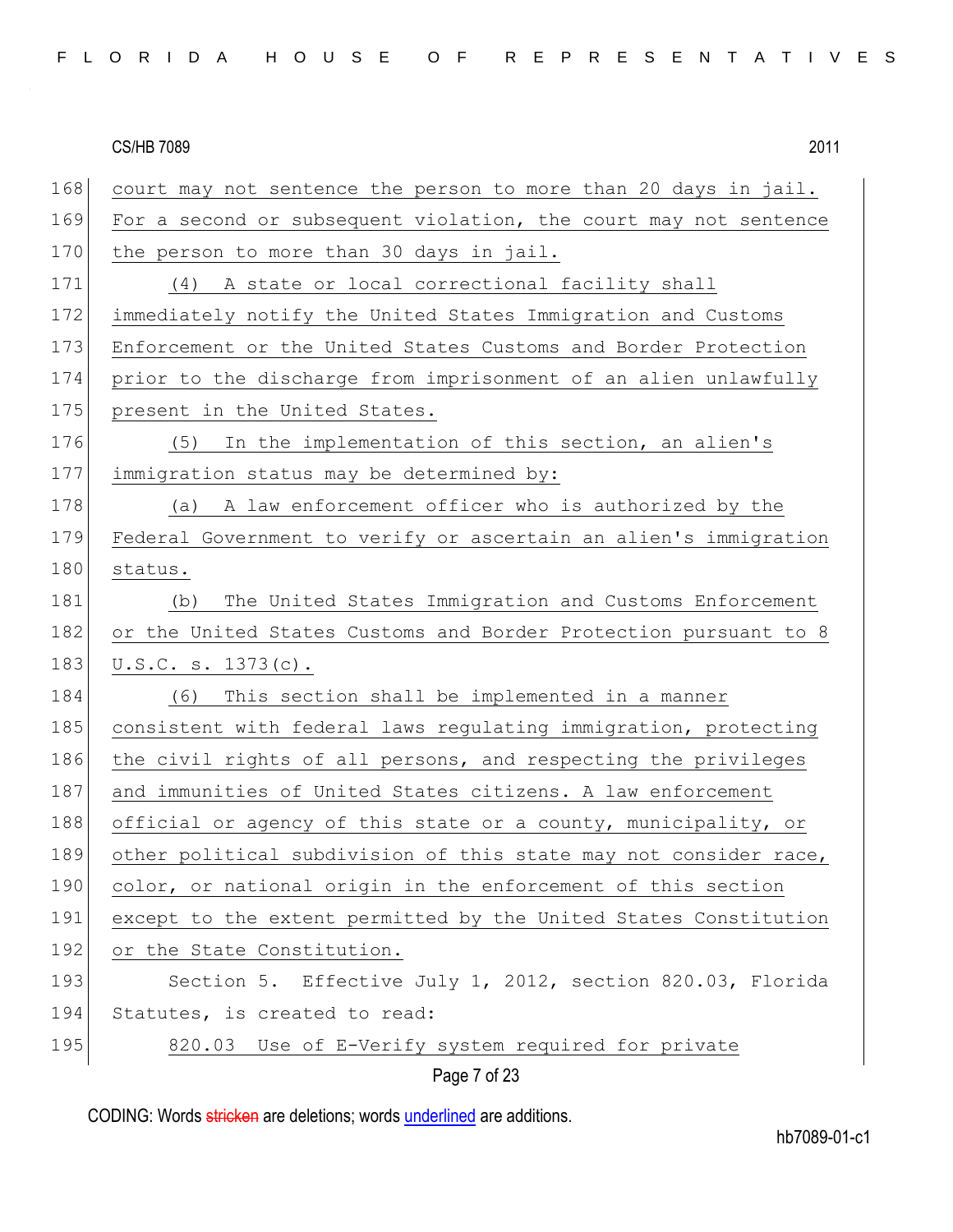| 196 | employers; licensing enforcement.-                               |
|-----|------------------------------------------------------------------|
| 197 | (1) DEFINITIONS. - As used in this section, the term:            |
| 198 | (a) "Agency" means an agency, department, board, or              |
| 199 | commission of this state or a county, municipality, or political |
| 200 | subdivision issuing a license for the purpose of operating a     |
| 201 | business in this state.                                          |
| 202 | (b) "E-Verify system" means the Employment Authorization         |
| 203 | Program, formerly the "Basic Pilot Program," under Pub. L. No.   |
| 204 | 104-208, Division C, Title IV, Subtitle A, s. 403, 110 Stat.     |
| 205 | 3009-655 (Sept. 30, 1996), as amended, or any successor program  |
| 206 | designated by the Federal Government for verification that an    |
| 207 | employee is an employment-authorized alien.                      |
| 208 | (c) "Employee" means any person who performs employment          |
| 209 | services in this state for an employer pursuant to an employment |
| 210 | relationship between the person and employer. An employee does   |
| 211 | not include an independent contractor.                           |
| 212 | (d) "Employer" means any person or entity transacting            |
| 213 | business in this state that employs individuals. The term does   |
| 214 | not include:                                                     |
| 215 | 1. A government employer;                                        |
| 216 | The occupant or owner of a private residence who hires<br>2.     |
| 217 | casual domestic labor to perform work customarily performed by a |
| 218 | homeowner entirely within a private residence;                   |
| 219 | That portion of labor and services provided to a person<br>3.    |
| 220 | or entity by a licensed independent contractor; or               |
| 221 | An employee leasing company licensed pursuant to part<br>4.      |
| 222 | XI of chapter 468 that enters into a written agreement or        |
| 223 | understanding with its client company which places the primary   |
|     | Page 8 of 23                                                     |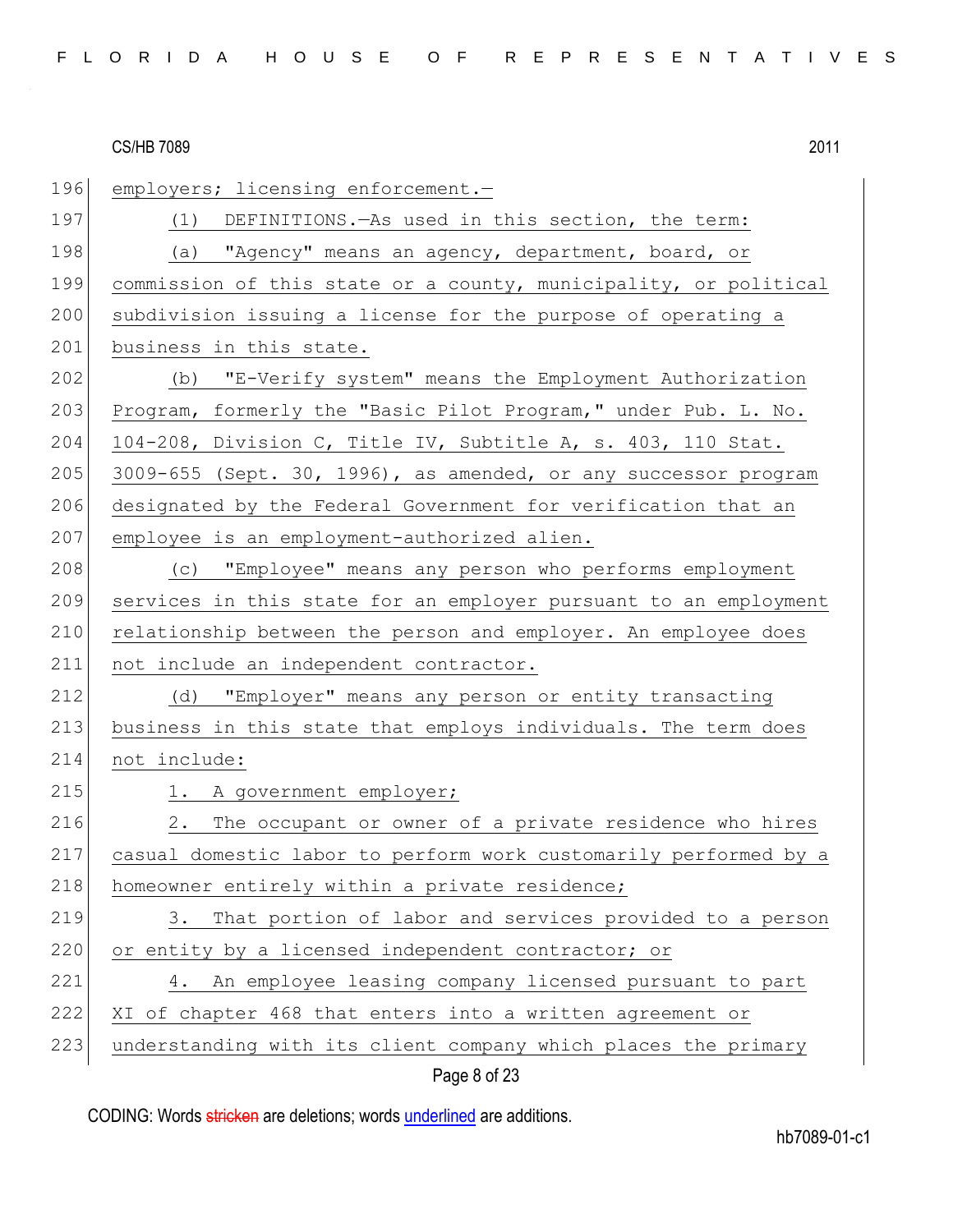| 224 | obligation for compliance with this part upon its client         |
|-----|------------------------------------------------------------------|
| 225 | company. In the absence of a written agreement or understanding, |
| 226 | the contracting party, whether the licensed employee leasing     |
| 227 | company or client company, that initially hires the leased       |
| 228 | employee is responsible for the obligations set forth in this    |
| 229 | part. Such employee leasing company shall, at all times, remain  |
| 230 | an employer as otherwise specified by law.                       |
| 231 | "Knowingly employ an unauthorized alien" has the same<br>(e)     |
| 232 | meaning as prescribed in 8 U.S.C. s. 1324a. The term shall be    |
| 233 | interpreted consistently with 8 U.S.C. s. 1324a and any federal  |
| 234 | rule or regulation applicable to the unlawful employment of      |
| 235 | aliens.                                                          |
| 236 | "License" means a license, permit, certificate,<br>(f)           |
| 237 | approval, registration, charter, or similar form of              |
| 238 | authorization required by law and issued by an agency for the    |
| 239 | purpose of operating a business. A license includes, but is not  |
| 240 | limited to:                                                      |
| 241 | 1. Articles of incorporation.                                    |
| 242 | 2.<br>A certificate of partnership, a partnership                |
| 243 | registration, or articles of organization.                       |
| 244 | 3. A grant of authority issued pursuant to state or              |
| 245 | federal law.                                                     |
| 246 | A transaction privilege tax license.<br>4.                       |
| 247 | "Unauthorized alien" means an alien who is not<br>(g)            |
| 248 | authorized under federal law to be employed in the United        |
| 249 | States, as provided in 8 U.S.C. s. 1324a(h) (3). This term shall |
| 250 | be interpreted consistently with that section and any applicable |
| 251 | federal rules or regulations.                                    |

# Page 9 of 23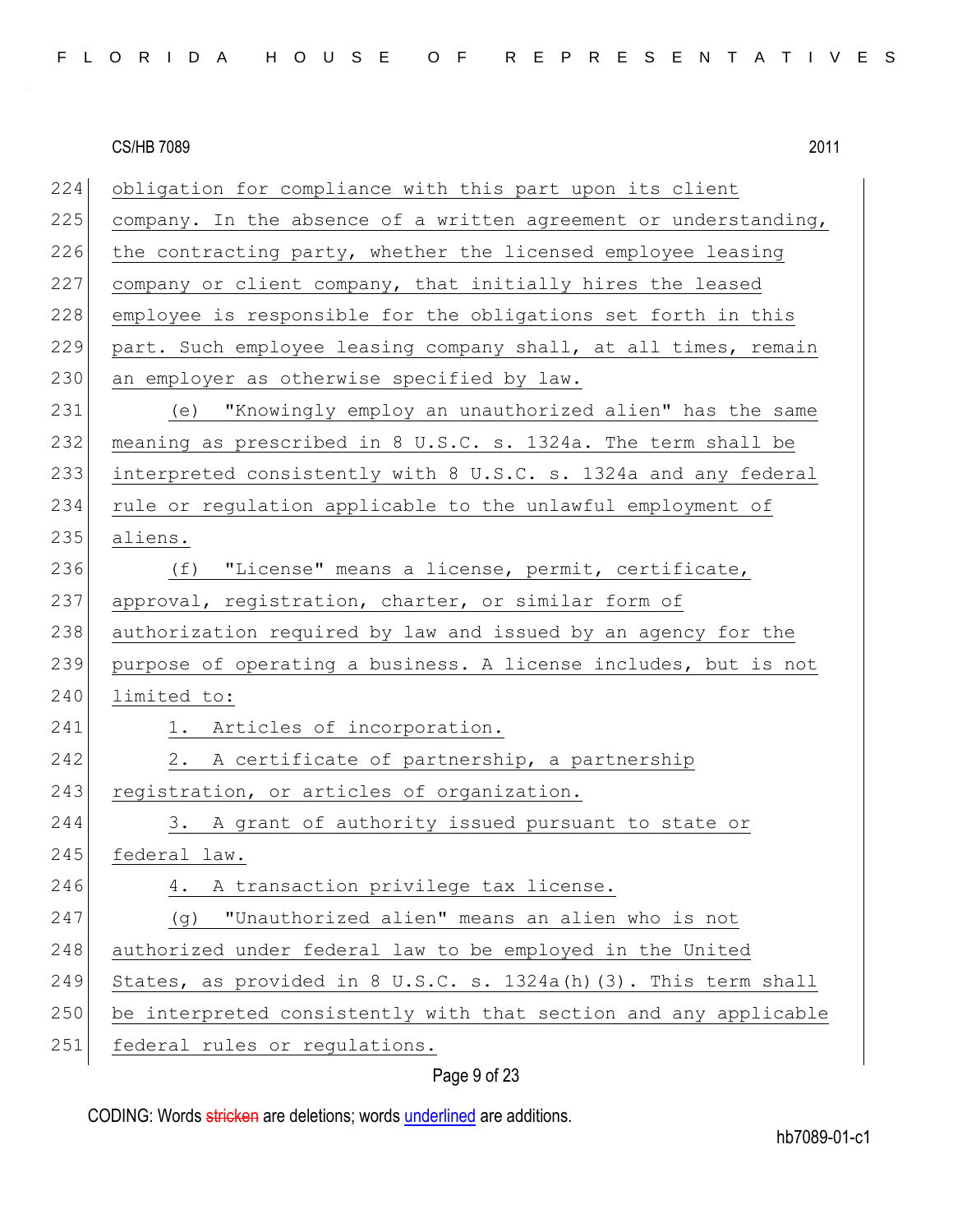| (2)<br>VERIFICATION OF EMPLOYMENT ELIGIBILITY; SUSPENSION OF     |
|------------------------------------------------------------------|
| LICENSE.-Paragraphs (a) and (b) apply with respect to employers  |
| employing 100 or more employees on or after July 1, 2012, and    |
|                                                                  |
| with respect to all employers on and after July 1, 2013.         |
| Every employer shall use the E-Verify system to verify<br>(a)    |
| the employment eligibility of all newly hired employees within   |
| the period stipulated by federal law or regulations after the    |
| hiring of the employee. However, an employer is not required to  |
| verify the employment eligibility of a continuing employee hired |
| before the date of the applicability of the verification         |
| requirements of this section on the employer.                    |
| A business that has not complied with paragraph (a)<br>(b)       |
| shall lose its license to do business in this state until the    |
| business has registered with the E-Verify system and provided    |
| the agency with a sworn affidavit stating that the business has  |
| registered with the E-Verify system.                             |
| (3)<br>EMPLOYMENT OF UNAUTHORIZED ALIENS; SUSPENSION OF          |
| LICENSE.-                                                        |
| An employer may not knowingly employ an unauthorized<br>(a)      |
| alien.                                                           |
| A person who has actual or constructive knowledge that<br>(b)    |
| an employer employs, or has within the last 90 days employed, an |
| unauthorized alien may file a complaint with the agency.         |
| (c) Upon the receipt of a valid complaint of a violation         |
| of paragraph (a), the agency shall notify the employer of the    |
| complaint and direct the employer to notify any affected         |
| employees named in the complaint.                                |
| The agency shall request that the Federal Government<br>(d)      |
|                                                                  |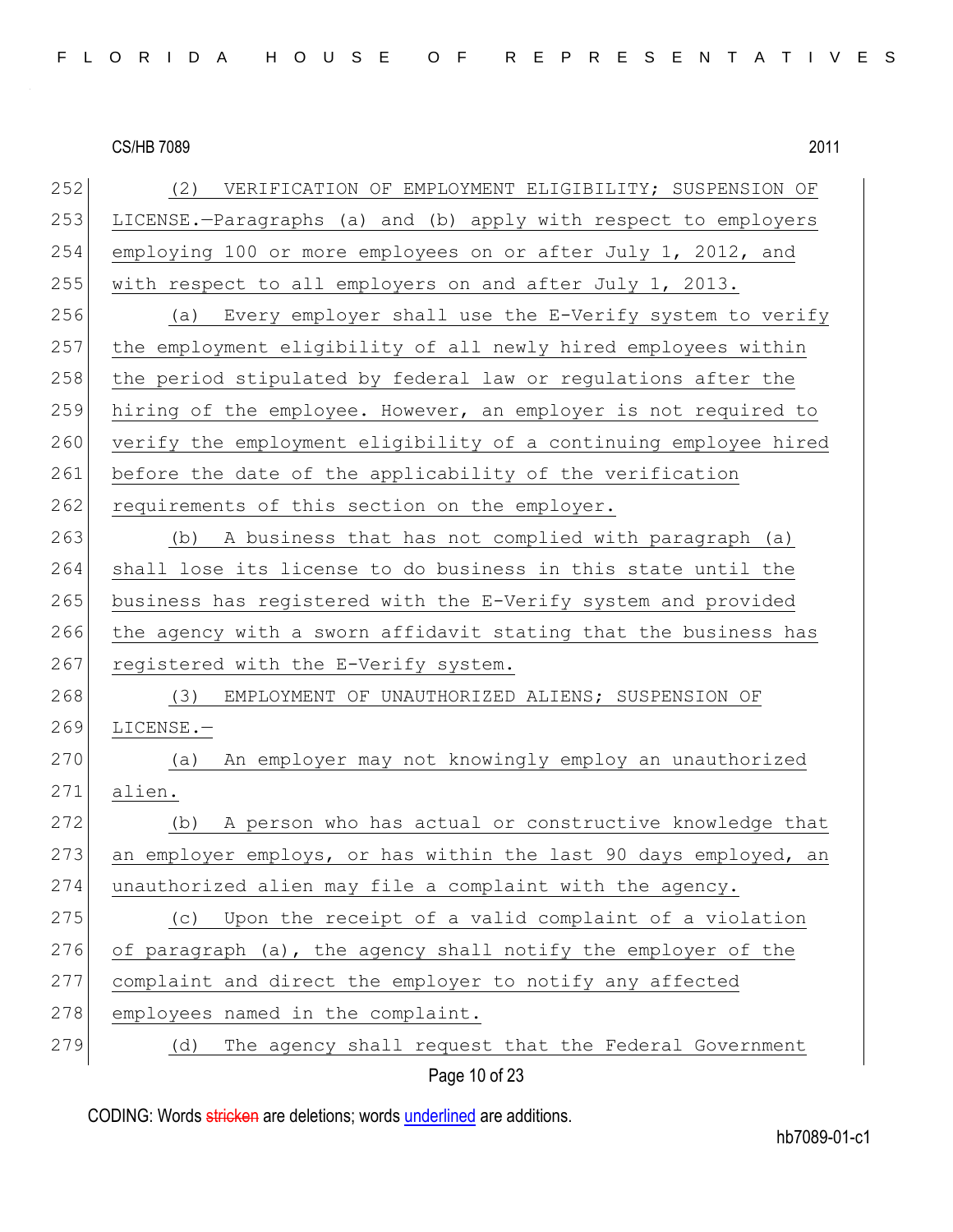280 verify, pursuant to 8 U.S.C. s. 1373(c), the employment status 281 of any employee named in the complaint. 282 (e) If the agency has reasonable cause to believe that the 283 employer has employed an unauthorized alien, the agency shall 284 notify the local law enforcement agency of the presence of the 285 unauthorized alien in the jurisdiction. 286  $(f)$ 1. Upon finding that an employer has violated paragraph 287 (a), the agency shall order the employer to: 288 a. Terminate the employment of all unauthorized aliens; 289 and 290 b. File a sworn affidavit with the agency within 10 days 291 after the receipt of the order. The affidavit must state that 292 the employer has corrected the violation by: 293 (I) Terminating the unauthorized alien's employment; 294 (II) Requesting that a second or additional verification 295 of the alien's employment status be authorized by using the  $E-$ 296 Verify system; or 297 (III) Attempting to terminate the unauthorized alien's 298 employment, and such termination has been challenged in a court 299 of competent jurisdiction. 300 2. If the employer fails to file the required affidavit, 301 the agency shall suspend all applicable licenses held by the 302 employer. All such licenses suspended shall remain suspended 303 until the sworn affidavit is filed. Notwithstanding any other 304 law, the suspended licenses shall be deemed to have been 305 reinstated upon the filing of the affidavit. During the pendency  $306$  of an action, the 10-day period shall be tolled. The 10-day 307 period shall also be tolled for any period during which the

# Page 11 of 23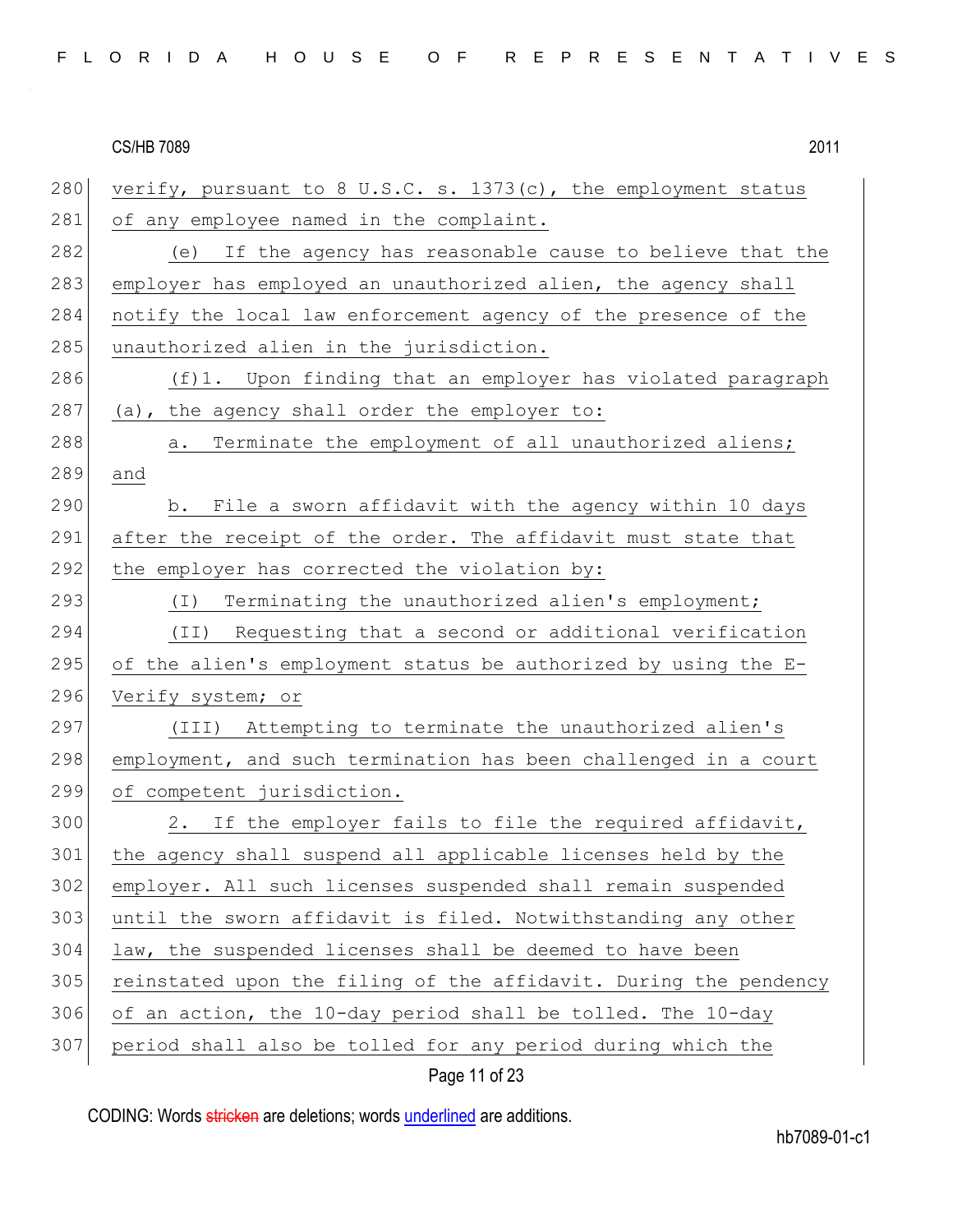| 308 | Federal Government allows an alien to challenge the Federal      |
|-----|------------------------------------------------------------------|
| 309 | Government's determination of his or her immigration status or   |
| 310 | employment authorization.                                        |
| 311 | 3. Licenses subject to suspension under this subsection          |
| 312 | include all licenses that are held by the employer and that are  |
| 313 | necessary to operate the employer's business at the location at  |
| 314 | which the unauthorized alien performed work. If a license is not |
| 315 | necessary to operate the employer's business at the specific     |
| 316 | location at which the unauthorized alien performed work, but a   |
| 317 | license is necessary to operate the employer's business in       |
| 318 | general, the licenses subject to suspension under subparagraph   |
| 319 | 2. include all licenses held by the employer at the employer's   |
| 320 | primary place of business.                                       |
| 321 | (g) Upon finding a second or subsequent violation of             |
| 322 | paragraph (a) during a 2-year period, the agency shall suspend,  |
| 323 | for at least 30 days, all licenses that are held by the employer |
| 324 | and that are necessary to operate the employer's business at the |
| 325 | location at which the unauthorized alien performed work. If a    |
| 326 | license is not necessary to operate the employer's business at   |
| 327 | the specific location at which the unauthorized alien performed  |
| 328 | work, but a license is necessary to operate the employer's       |
| 329 | business in general, the agency shall suspend all licenses held  |
| 330 | by the employer at the employer's primary place of business for  |
| 331 | 30 days or upon compliance with paragraph (f), whichever occurs  |
| 332 | later.                                                           |
|     |                                                                  |
| 333 | (h) 1. An employer registered with and participating in the      |
| 334 | E-Verify system may not be held civilly liable in a cause of     |

# Page 12 of 23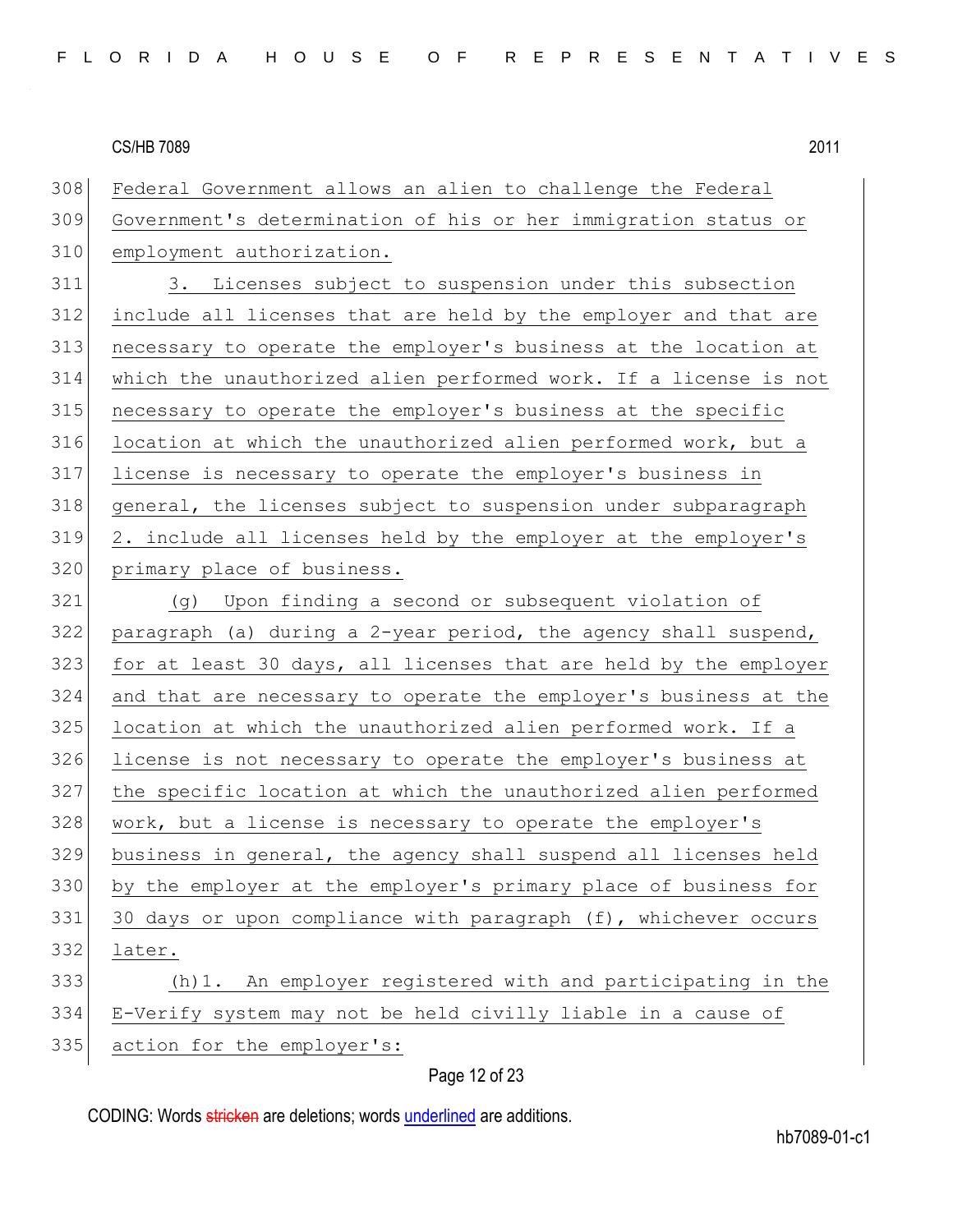| 336 | Unlawful hiring of an unauthorized alien if the<br>a.            |
|-----|------------------------------------------------------------------|
| 337 | information obtained in accordance with the E-Verify system      |
| 338 | indicated that the employee's federal legal employment status    |
| 339 | allowed the employer to hire the employee; or                    |
| 340 | b. Refusal to hire an individual if the information              |
| 341 | obtained in accordance with the E-Verify system indicated that   |
| 342 | the individual's federal legal employment status was that of an  |
| 343 | unauthorized alien.                                              |
| 344 | 2. Any employer who properly complies with the E-Verify          |
| 345 | system in good faith shall not be liable for any damages and     |
| 346 | shall be immune from any legal cause of action brought by any    |
| 347 | person or entity, including, but not limited to, former          |
| 348 | employees, for use and reliance upon any incorrect information   |
| 349 | provided by the E-Verify system when determining final action on |
| 350 | an employee's employment status.                                 |
| 351 | 3. An employer is considered to have complied with the           |
| 352 | requirements of 8 U.S.C. s. 1324a(b), notwithstanding an         |
| 353 | isolated, sporadic, or accidental technical or procedural        |
| 354 | failure to meet the requirements, if there is a good faith       |
| 355 | attempt to comply with the requirements.                         |
| 356 | INJUNCTION.-At any time after a complaint is received,<br>(4)    |
| 357 | an employer subject to a complaint under this section, or any    |
| 358 | employee of the employer who is alleged to be an unauthorized    |
| 359 | alien, may challenge and seek to enjoin the enforcement of this  |
| 360 | section before a court of competent jurisdiction.                |
| 361 | (5)<br>ENFORCEMENT.-                                             |
| 362 | A person who has actual or constructive knowledge that<br>(a)    |
| 363 | an employer employs, or has within the last 90 days employed, an |
|     | Page 13 of 23                                                    |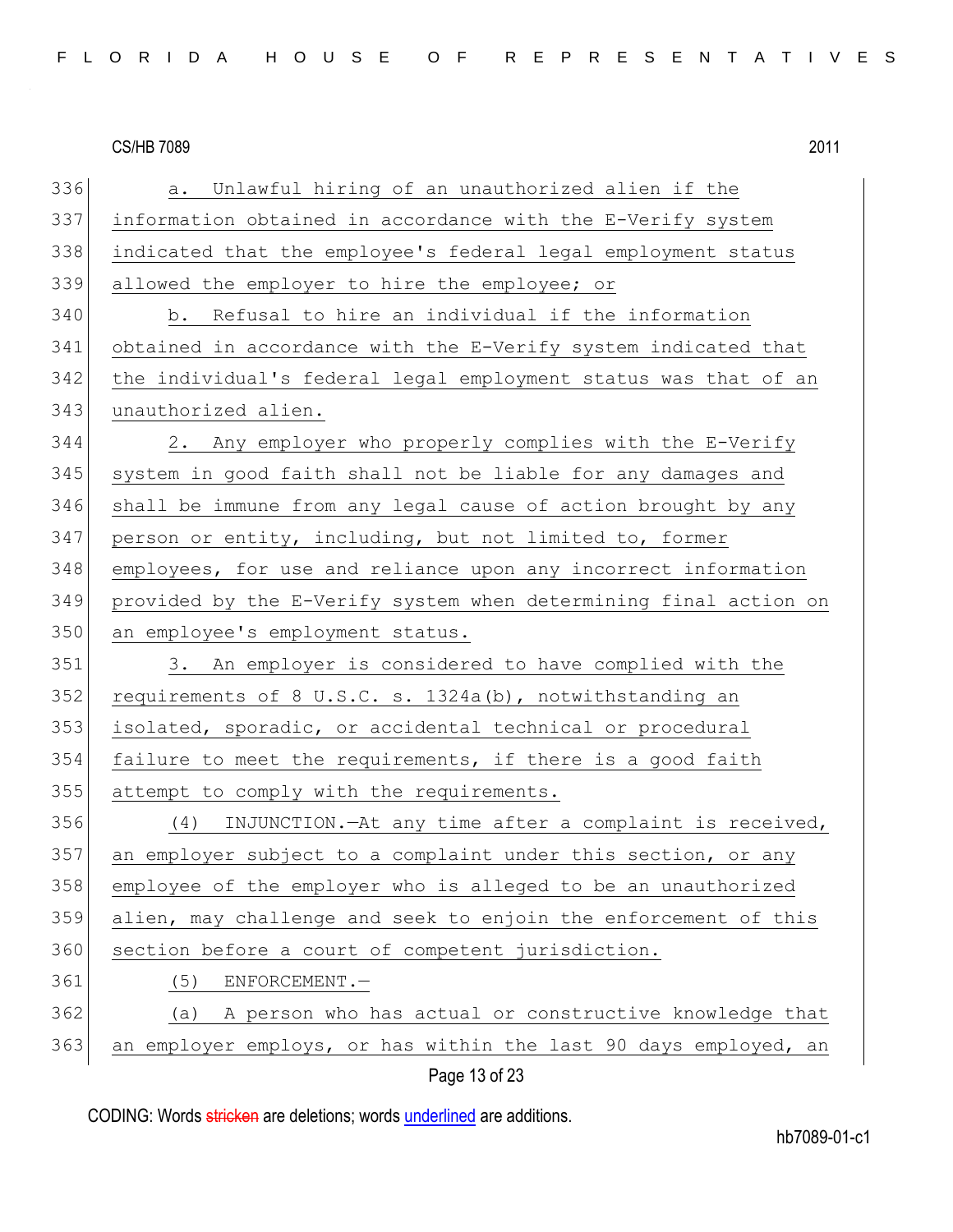| FLORIDA HOUSE OF REPRESENTATIVES |  |
|----------------------------------|--|
|----------------------------------|--|

Page 14 of 23 364 unauthorized alien may file a complaint with the state attorney 365 or Attorney General. The state attorney and Attorney General may 366 enforce this section if there is reasonable cause to believe 367 that this section has been violated and may commence a civil or 368 administrative action and seek such other relief as may be 369 appropriate. 370 (b) If there is a judicial finding that an employer has 371 violated this section, the court shall order that the employer's 372 license be suspended in the same manner and under the same terms 373 as provided in paragraphs  $(3)(f)$  and  $(g)$ . 374 (6) NONDISCRIMINATION.—A complaint made under this section 375 may not be based on race, color, or national origin, except to 376 the extent permitted by the United States Constitution or the 377 State Constitution. A person who knowingly files a false and 378 frivolous complaint under this section commits a misdemeanor of 379 the second degree, punishable as provided in s. 775.082 or s. 380 775.083. 381 (7) CONSTRUCTION.—This section must be enforced without 382 regard to race, color, or national origin and shall be construed 383 in a manner so as to be fully consistent with any applicable 384 provisions of federal law. 385 Section 6. Section 448.09, Florida Statutes, is 386 transferred and renumbered as section 820.04, Florida Statutes. 387 Section 7. Effective January 1, 2012, section 287.135, 388 Florida Statutes, is created to read: 389 287.135 Verification of immigration status; public 390 employers.— 391 (1) As used in the section, the term: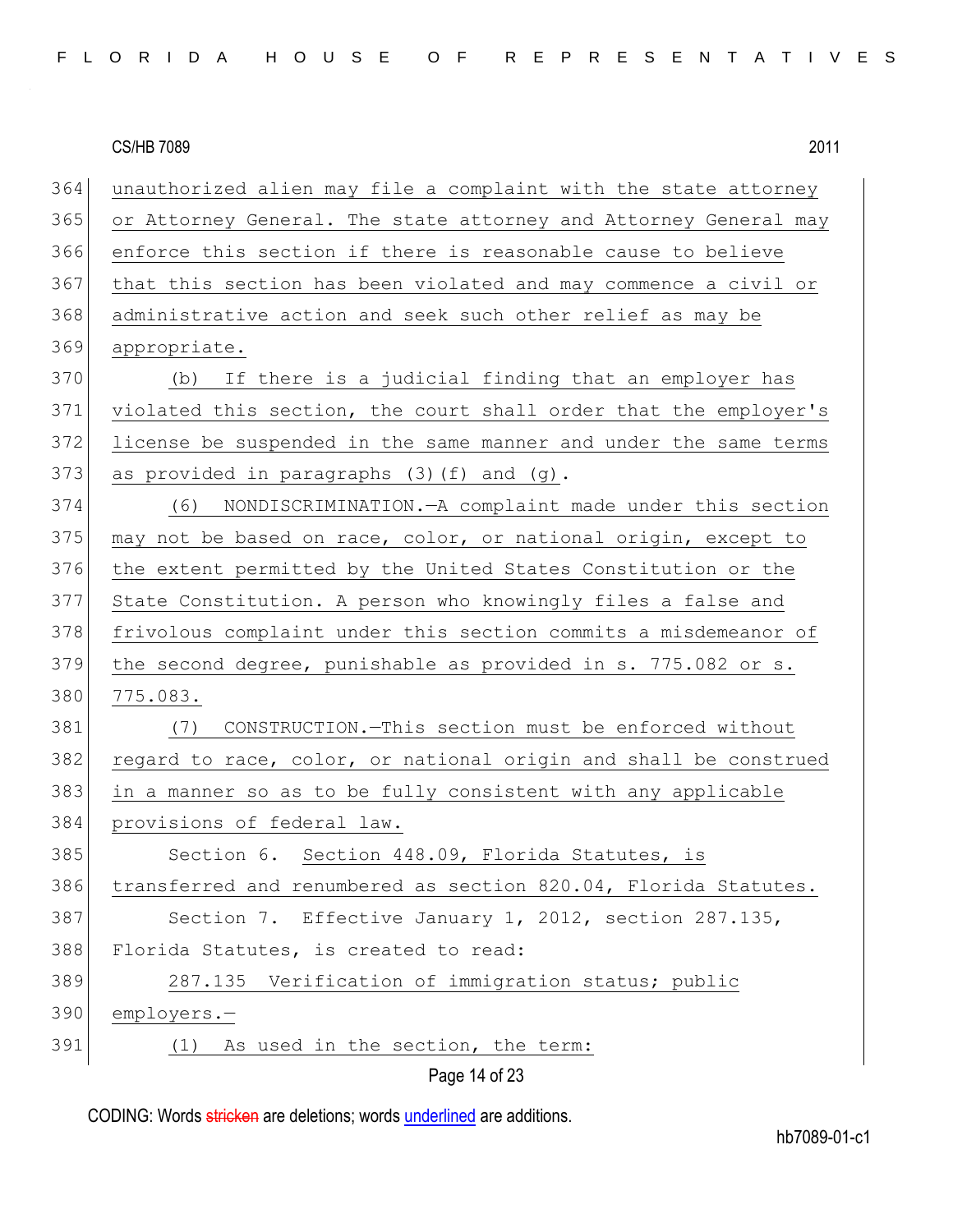| 392 | (a) "Contractor" means a person who has entered or is            |
|-----|------------------------------------------------------------------|
| 393 | attempting to enter into a public contract for services with a   |
| 394 | public employer.                                                 |
| 395 | (b) "E-Verify system" has the same meaning as provided in        |
| 396 | s. 820.03.                                                       |
| 397 | "Knowingly employ an unauthorized alien" has the same<br>(C)     |
| 398 | meaning as provided in s. 820.03.                                |
| 399 | "Public employer" means any department, agency,<br>(d)           |
| 400 | county, municipality, or political subdivision of the state.     |
| 401 | "Subcontractor" means any supplier, distributor,<br>(e)          |
| 402 | vendor, or firm furnishing supplies or services to or for a      |
| 403 | contractor or another subcontractor.                             |
| 404 | (f) "Unauthorized alien" has the same meaning as provided        |
| 405 | in s. 820.03.                                                    |
| 406 | Every public employer shall use the E-Verify system to<br>(2)    |
| 407 | verify the employment eligibility of all newly hired employees   |
| 408 | within the period stipulated by federal law or regulations after |
| 409 | the hiring of the employee. However, a public employer is not    |
| 410 | required to verify the employment eligibility of a continuing    |
| 411 | employee hired before the date of the applicability of the       |
| 412 | verification requirements of this section on the employer.       |
| 413 | (3) (a) A public employer may not knowingly employ an            |
| 414 | unauthorized alien.                                              |
| 415 | (b) 1. A public employer registered with and participating       |
| 416 | in the E-Verify system may not be held civilly liable in a cause |
| 417 | of action for the public employer's:                             |
| 418 | Unlawful hiring of an unauthorized alien if the<br>a.            |
| 419 | information obtained in accordance with the E-Verify system      |
|     |                                                                  |

Page 15 of 23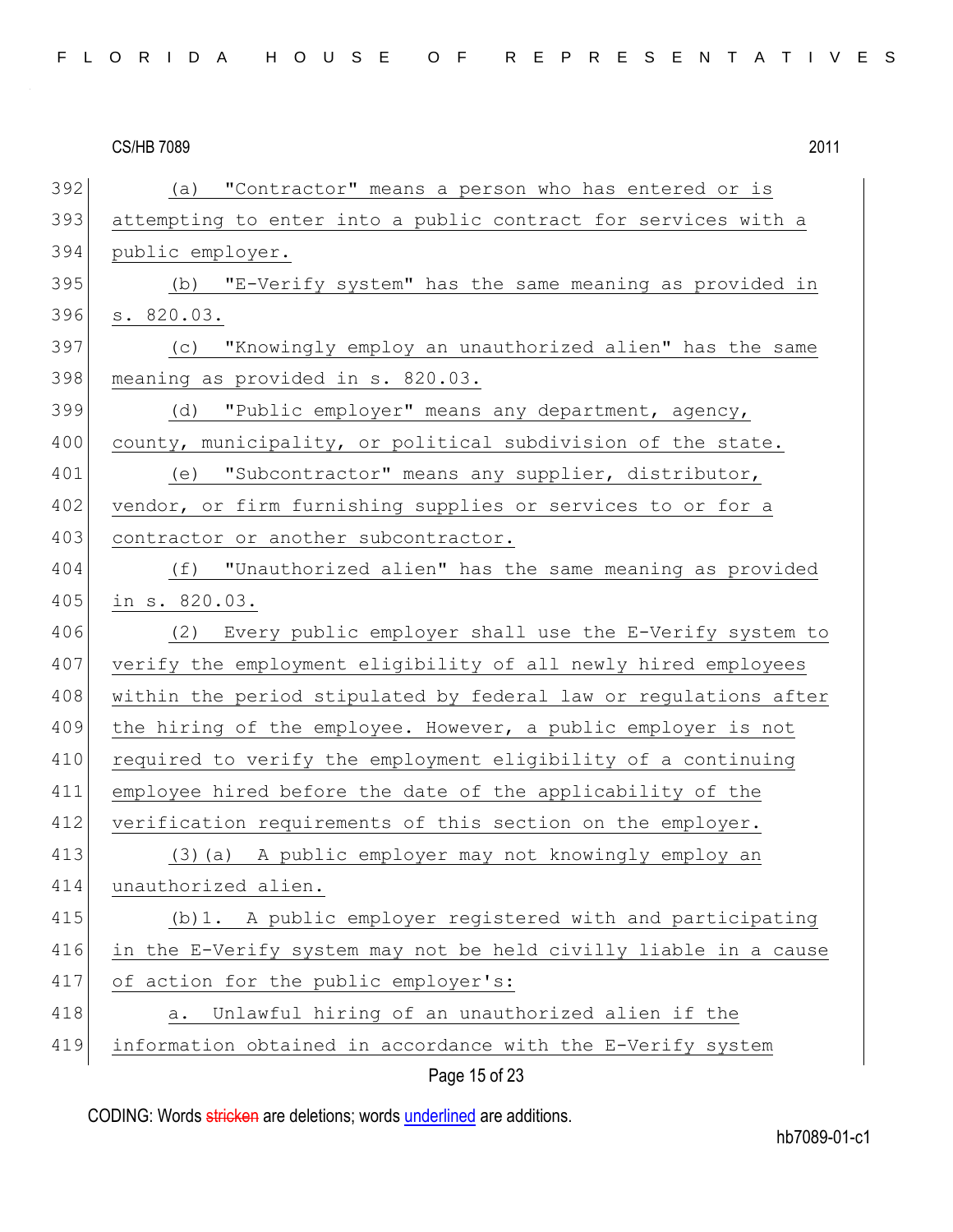420 indicated that the employee's federal legal employment status 421 allowed the public employer to hire the employee; or 422 b. Refusal to hire an individual if the information 423 obtained in accordance with the E-Verify system indicated that 424 the individual's federal legal employment status was that of an 425 unauthorized alien. 426 2. Any public employer who properly complies with the E-427 Verify system in good faith shall not be liable for any damages 428 and shall be immune from any legal cause of action brought by 429 any person or entity, including, but not limited to, former 430 employees, for use and reliance upon any incorrect information 431 provided by the E-Verify system when determining final action on 432 an employee's employment status. 433 3. A public employer is considered to have complied with 434 the requirements of 8 U.S.C. s. 1324a(b), notwithstanding an 435 isolated, sporadic, or accidental technical or procedural 436 failure to meet the requirements, if there is a good faith 437 attempt to comply with the requirements. 438 (4) (a) A contractor or subcontractor may not knowingly 439 employ an unauthorized alien. 440 (b) 1. A public employer may not enter into a contract for 441 the physical performance of services unless the contractor 442 registers and participates in the E-Verify system. 443 2. A contractor or subcontractor may not enter into a 444 contract or subcontract with a public employer in connection 445 with the physical performance of services unless the contractor 446 or subcontractor registers with and uses the E-Verify system for 447 the purpose of verifying information of all newly hired

Page 16 of 23

CODING: Words stricken are deletions; words underlined are additions.

hb7089-01-c1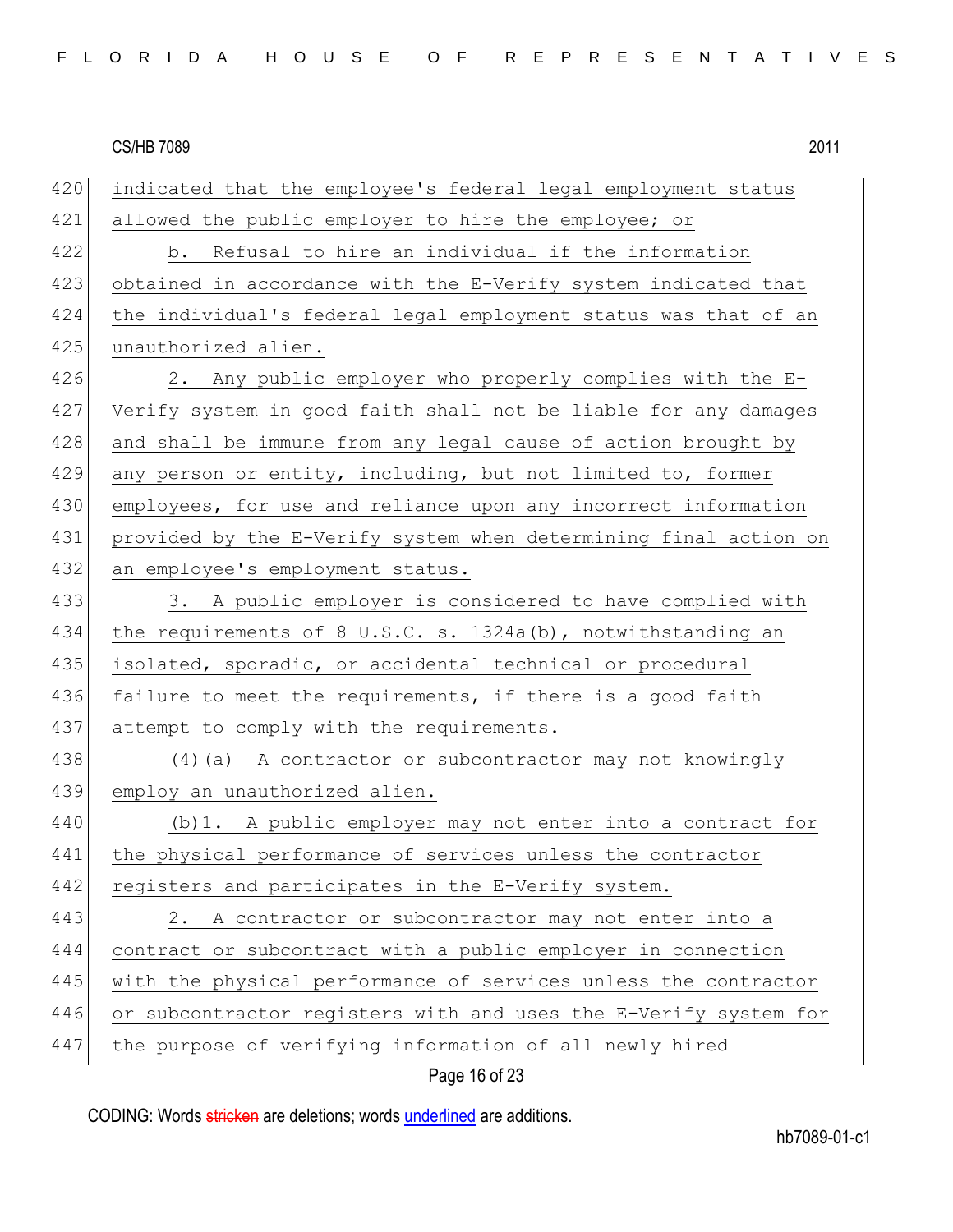| 448 | employees.                                                       |
|-----|------------------------------------------------------------------|
| 449 | If a contractor uses a subcontractor, the<br>(C)                 |
| 450 | subcontractor shall certify to the contractor that the           |
| 451 | subcontractor, at the time of certification, does not employ or  |
| 452 | contract with an unauthorized alien.                             |
| 453 | A contractor shall maintain a copy of the<br>(d)                 |
| 454 | certification of a subcontractor throughout the duration of the  |
| 455 | term of a contract with the subcontractor.                       |
| 456 | If a contractor knows that a subcontractor is in<br>(e)          |
| 457 | violation of this subsection, the contractor shall terminate the |
| 458 | contract with the subcontractor.                                 |
| 459 | If a public employer knows that a contractor is in<br>(f)        |
| 460 | violation of this subsection, the public employer shall          |
| 461 | immediately terminate the contract with the contractor and the   |
| 462 | contractor is not eligible for public contracts for 1 year after |
| 463 | the date of termination. If the public employer has knowledge    |
| 464 | that a subcontractor has violated this subsection, and the       |
| 465 | contractor has otherwise complied with this subsection, the      |
| 466 | public employer shall promptly notify the contractor and order   |
| 467 | the contractor to terminate the contract with the noncompliant   |
| 468 | subcontractor.                                                   |
| 469 | Termination of a contract pursuant to paragraph (e) or<br>(g)    |
| 470 | paragraph (f) is not a breach of contract and may not be         |
| 471 | considered as such by the contractor or subcontractor.           |
| 472 | A contractor or subcontractor may file an action with<br>(h)     |
| 473 | a circuit or county court having jurisdiction in the county to   |
| 474 | challenge a termination of a contract under this subsection no   |
| 475 | later than 20 days after the date on which the contract or       |

# Page 17 of 23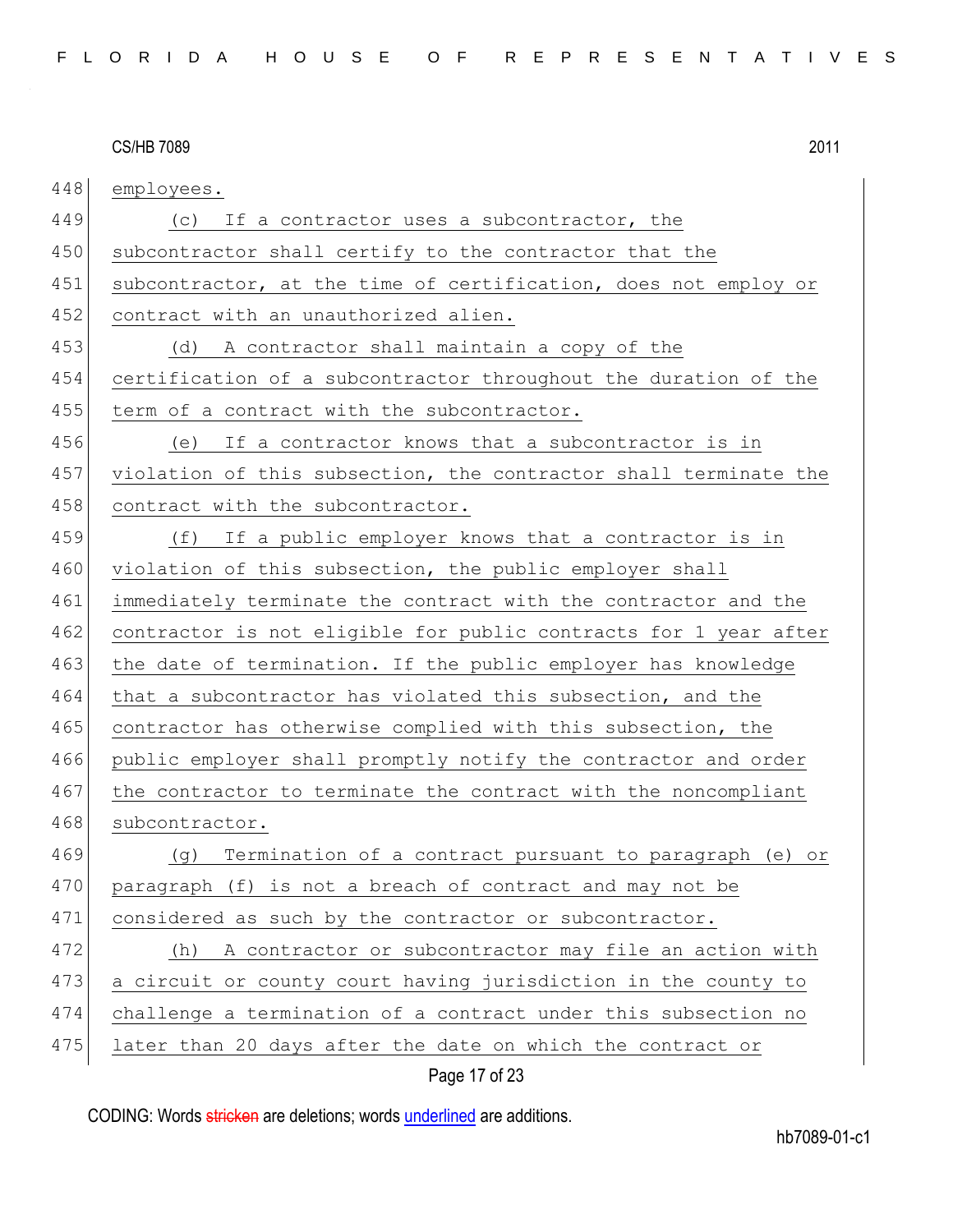| 476 | subcontract was terminated.                                      |
|-----|------------------------------------------------------------------|
| 477 | (i) 1. A contractor or subcontractor registered with and         |
| 478 | participating in the E-Verify system may not be held civilly     |
| 479 | liable in a cause of action for the contractor's or              |
| 480 | subcontractor's:                                                 |
| 481 | Unlawful hiring of an unauthorized alien if the<br>a.            |
| 482 | information obtained in accordance with the E-Verify system      |
| 483 | indicated that the employee's federal legal employment status    |
| 484 | allowed the contractor or subcontractor to hire the employee; or |
| 485 | b. Refusal to hire an individual if the information              |
| 486 | obtained in accordance with the E-Verify system indicated that   |
| 487 | the individual's federal legal employment status was that of an  |
| 488 | unauthorized alien.                                              |
| 489 | Any contractor or subcontractor who properly complies<br>2.      |
| 490 | with the E-Verify system in good faith shall not be liable for   |
| 491 | any damages and shall be immune from any legal cause of action   |
| 492 | brought by any person or entity, including, but not limited to,  |
| 493 | former employees, for use and reliance upon any incorrect        |
| 494 | information provided by the E-Verify system when determining     |
| 495 | final action on an employee's employment status.                 |
| 496 | A contractor or subcontractor is considered to have<br>3.        |
| 497 | complied with the requirements of 8 U.S.C. s. $1324a(b)$ ,       |
| 498 | notwithstanding an isolated, sporadic, or accidental technical   |
| 499 | or procedural failure to meet the requirements, if there is a    |
| 500 | good faith attempt to comply with the requirements.              |
| 501 | (5)<br>This section shall be construed in a manner so as to      |
| 502 | be fully consistent with any applicable federal law and shall be |
| 503 | enforced without regard to race, color, or national origin.      |
|     |                                                                  |

# Page 18 of 23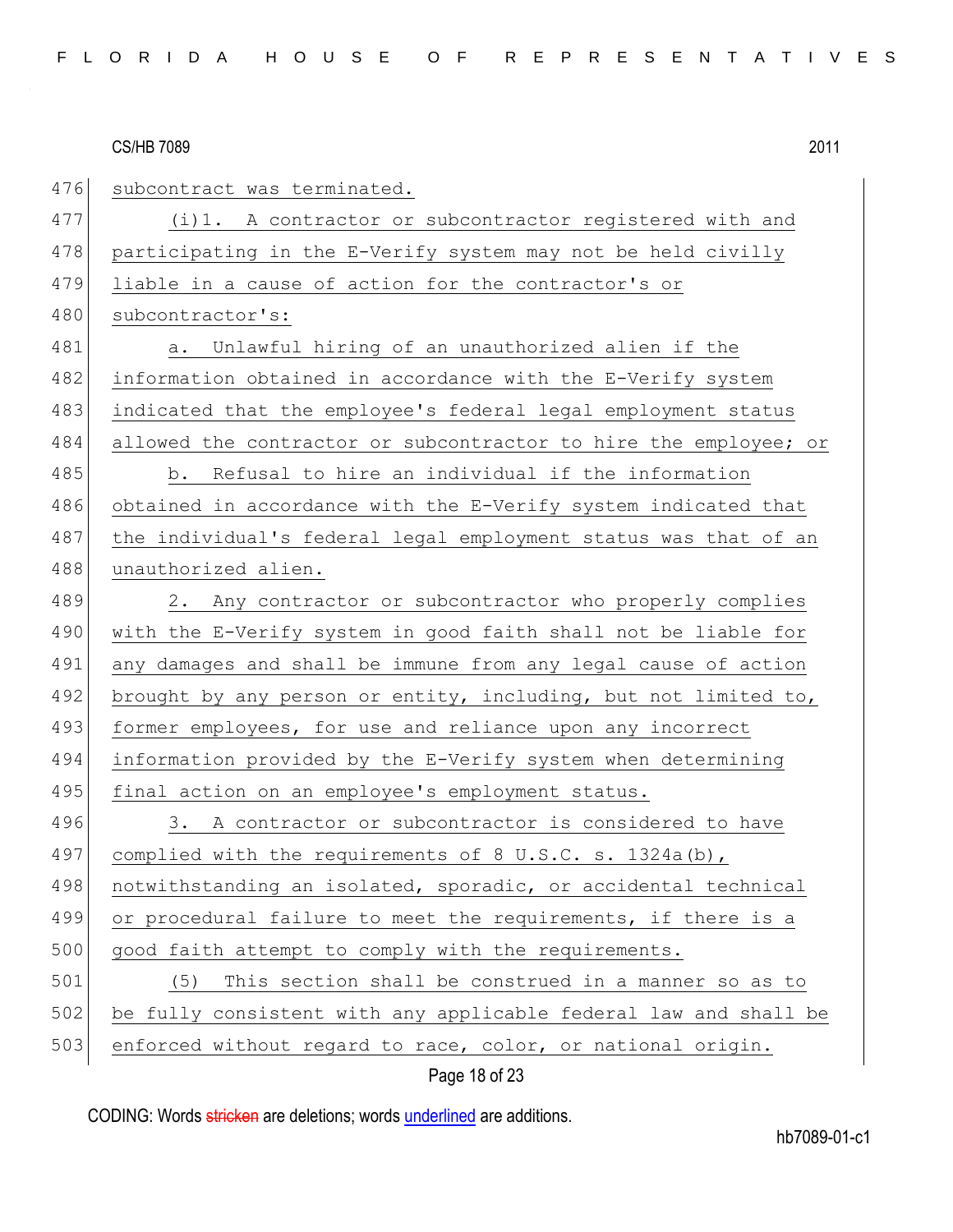| 504 | Section 8. Effective January 1, 2012, section 337.163,          |
|-----|-----------------------------------------------------------------|
| 505 | Florida Statutes, is created to read:                           |
| 506 | 337.163 Compliance with federal work-authorization              |
| 507 | program.-                                                       |
| 508 | As used in this section, the term:<br>(1)                       |
| 509 | "Contractor" means a person who has entered or is<br>(a)        |
| 510 | attempting to enter into a contract with the department for     |
| 511 | services under this chapter.                                    |
| 512 | (b) "E-Verify system" has the same meaning as provided in       |
| 513 | s. 820.03.                                                      |
| 514 | "Knowingly employ an unauthorized alien" has the same<br>(C)    |
| 515 | meaning as provided in s. 820.03.                               |
| 516 | (d) "Subcontractor" means any supplier, distributor,            |
| 517 | vendor, or firm furnishing supplies or services to or for a     |
| 518 | contractor or another subcontractor under this chapter.         |
| 519 | (e) "Unauthorized alien" has the same meaning as provided       |
| 520 | in s. 820.03.                                                   |
| 521 | (2) (a) A contractor or subcontractor may not knowingly         |
| 522 | employ an unauthorized alien.                                   |
| 523 | The department may not enter into a contract under<br>(b)       |
| 524 | this chapter for contractual services unless the contractor     |
| 525 | registers and participates in the E-Verify system.              |
| 526 | (c) A contractor who receives a contract award under this       |
| 527 | chapter for contractual services may not execute a contract,    |
| 528 | purchase order, or subcontract in connection with the award     |
| 529 | unless the contractor and all subcontractors providing services |
| 530 | for the contractor register and participate in the E-Verify     |
| 531 | system. The contractor shall certify in writing to the          |

Page 19 of 23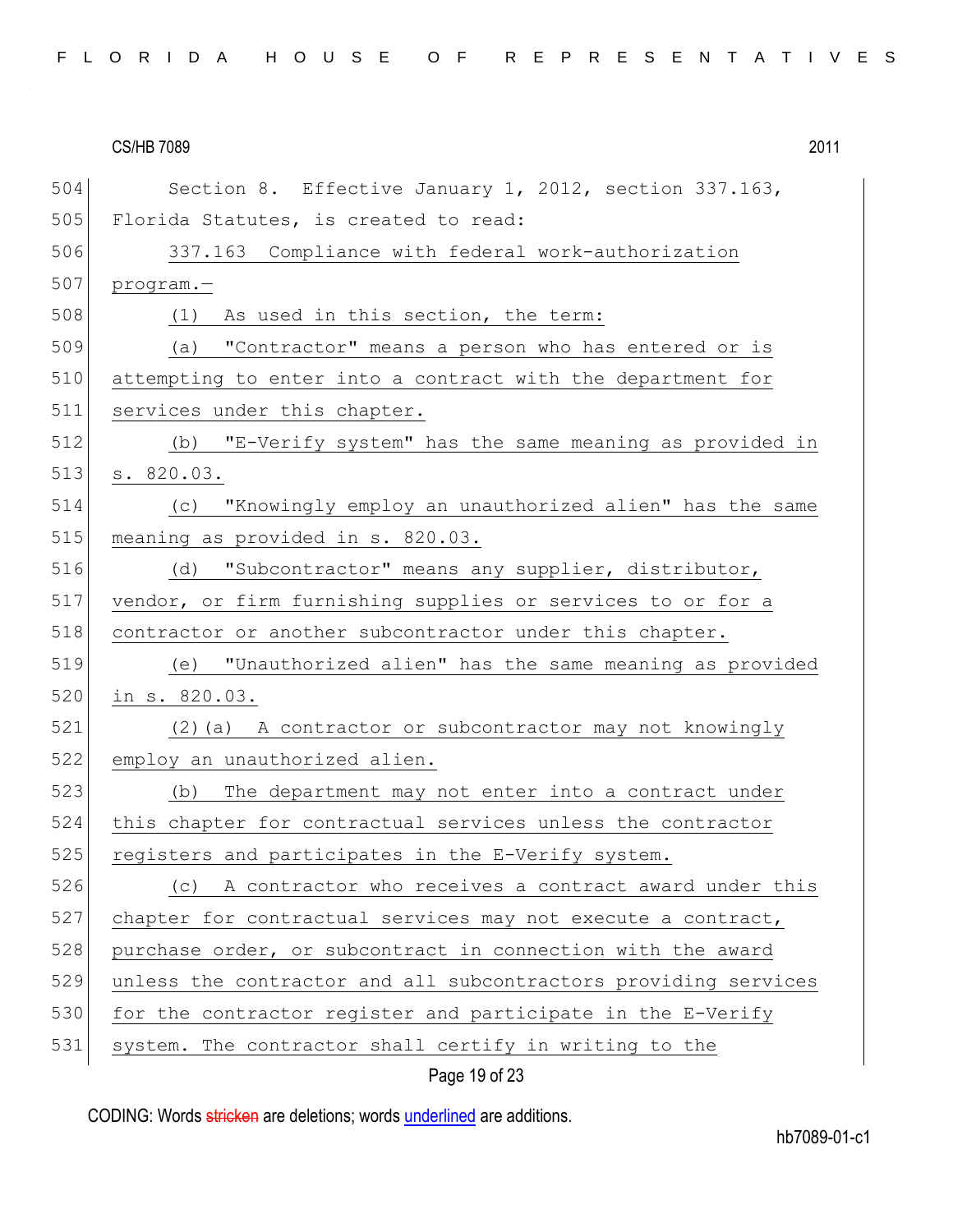| 532 | department that it is in compliance with this section.           |
|-----|------------------------------------------------------------------|
| 533 | A contractor shall ensure that each subcontractor<br>(d)         |
| 534 | providing services for the contractor registers and participates |
| 535 | in the E-Verify system. Each subcontractor shall certify in      |
| 536 | writing to the contractor that it is in compliance with this     |
| 537 | section. A contractor shall maintain a copy of the certification |
| 538 | of a subcontractor throughout the duration of the term of a      |
| 539 | contract with the subcontractor.                                 |
| 540 | If a contractor knows that a subcontractor is in<br>(e)          |
| 541 | violation of this subsection, the contractor shall terminate the |
| 542 | contract with the subcontractor.                                 |
| 543 | (f)<br>If the department knows that a contractor is in           |
| 544 | violation of this section, the department shall immediately      |
| 545 | terminate the contract with the contractor and the contractor is |
| 546 | not eligible for public contracts for 1 year after the date of   |
| 547 | termination. If the department has knowledge that a              |
| 548 | subcontractor has violated this section, and the contractor has  |
| 549 | otherwise complied with this section, the department shall       |
| 550 | promptly notify the contractor and order the contractor to       |
| 551 | terminate the contract with the noncompliant subcontractor.      |
| 552 | Termination of a contract pursuant to paragraph (e) or<br>(q)    |
| 553 | paragraph (f) is not a breach of contract and may not be         |
| 554 | considered as such by the contractor or subcontractor.           |
| 555 | A contractor or subcontractor may file an action with<br>(h)     |
| 556 | a circuit or county court having jurisdiction in the county to   |
| 557 | challenge a termination of a contract under this subsection no   |
| 558 | later than 20 days after the date on which the contract or       |
| 559 | subcontract was terminated.                                      |

# Page 20 of 23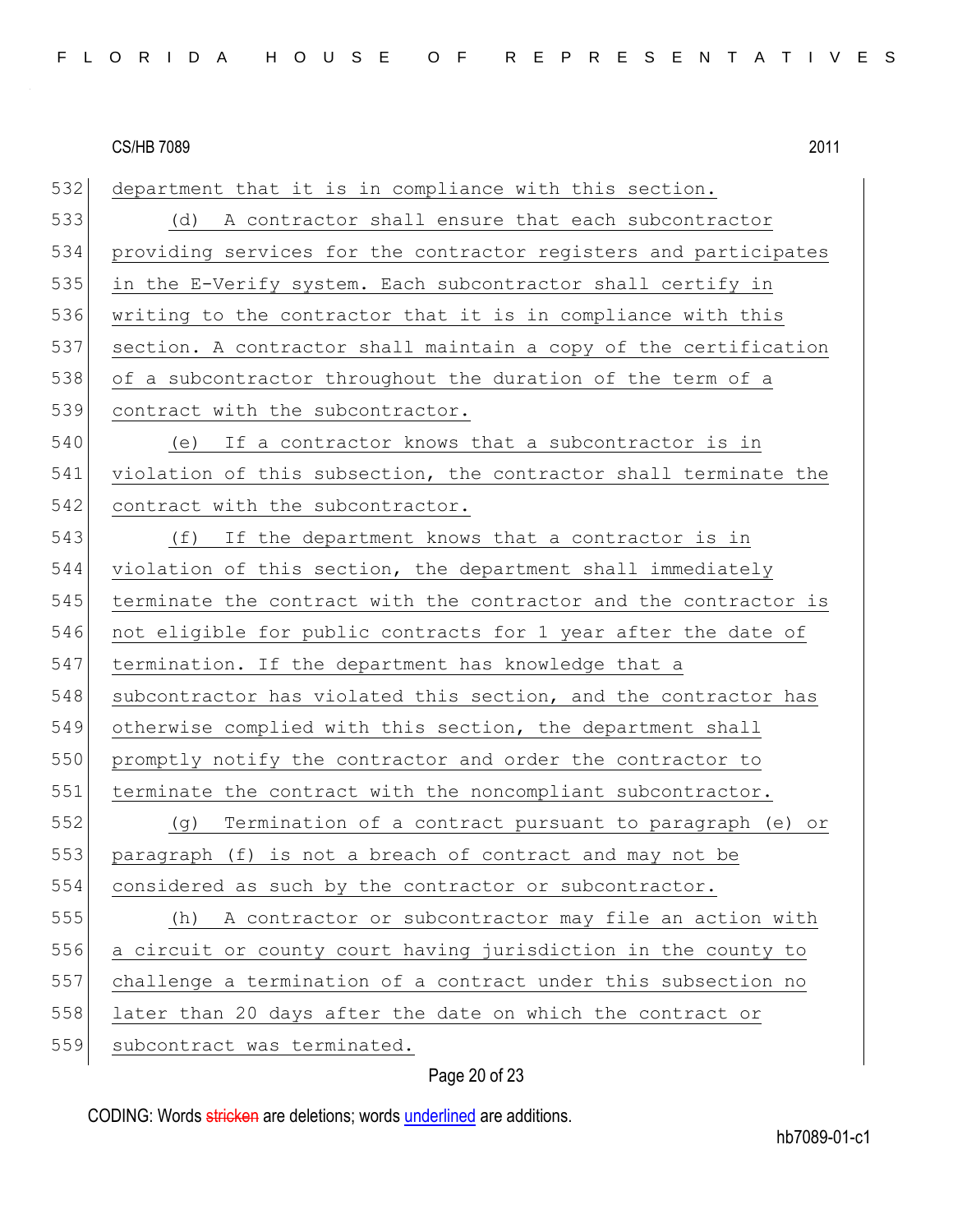| 560 | (i) For the purposes of this subsection, compliance with         |
|-----|------------------------------------------------------------------|
| 561 | paragraph (b) or paragraph (c) creates a rebuttable presumption  |
| 562 | that a contractor or subcontractor did not knowingly employ an   |
| 563 | unauthorized alien. A contractor or subcontractor that           |
| 564 | establishes that it has complied in good faith with the          |
| 565 | requirements of 8 U.S.C. s. 1324a(b) establishes an affirmative  |
| 566 | defense that the contractor or subcontractor did not knowingly   |
| 567 | employ an unauthorized alien. A contractor or subcontractor is   |
| 568 | considered to have complied with the requirements of 8 U.S.C. s. |
| 569 | 1324a(b), notwithstanding an isolated, sporadic, or accidental   |
| 570 | technical or procedural failure to meet the requirements, if     |
| 571 | there is a good faith attempt to comply with the requirements.   |
| 572 | (3) This section shall be construed in a manner so as to         |
| 573 | be fully consistent with any applicable federal law and shall be |
| 574 | enforced without regard to race, color, or national origin.      |
| 575 | Section 9. Subsection (16) is added to section 901.15,           |
| 576 | Florida Statutes, to read:                                       |
| 577 | 901.15 When arrest by officer without warrant is lawful. - A     |
| 578 | law enforcement officer may arrest a person without a warrant    |
| 579 | when:                                                            |
| 580 | (16) The officer has probable cause to believe that the          |
| 581 | person to be arrested is unlawfully in the United States in      |
| 582 | violation of state and federal law.                              |
| 583 | Section 10. Paragraph (c) of subsection (2) of section           |
| 584 | 903.046, Florida Statutes, is amended to read:                   |
| 585 | 903.046<br>Purpose of and criteria for bail determination.-      |
| 586 | When determining whether to release a defendant on<br>(2)        |
| 587 | bail or other conditions, and what that bail or those conditions |
|     | Page 21 of 23                                                    |

CODING: Words stricken are deletions; words underlined are additions.

hb7089-01-c1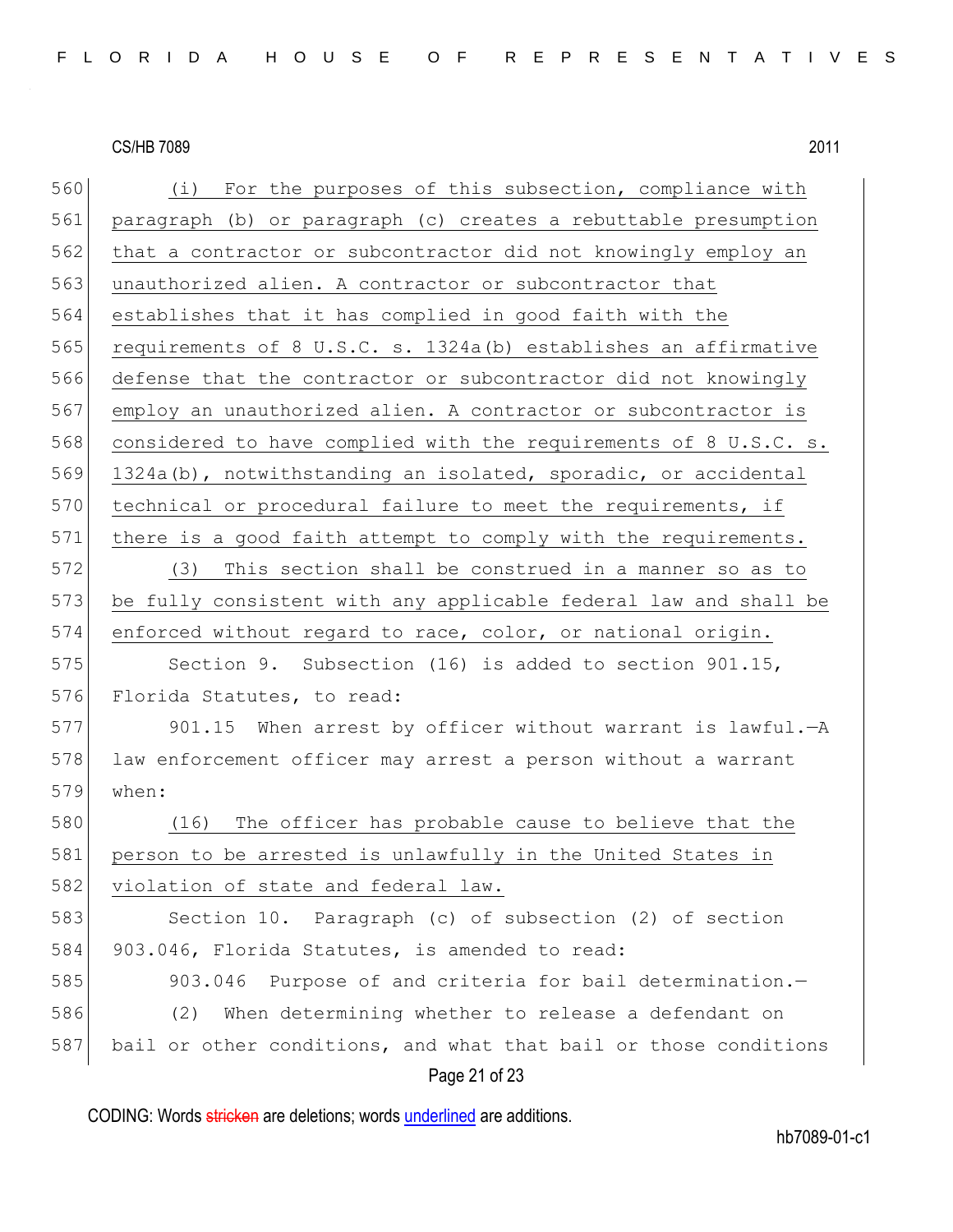Page 22 of 23 588 may be, the court shall consider: 589 (c) The defendant's family ties, length of residence in 590 the community, legal residency status in the United States, 591 employment history, financial resources, and mental condition. 592 Section 11. Section 921.245, Florida Statutes, is created 593 to read: 594 921.245 Illegal alien multiplier; enhanced penalties.—Upon 595 a finding by the trier of fact that the defendant committed the 596 charged offense while the defendant was an alien and was 597 unlawfully present in the United States, the penalty for any 598 felony or misdemeanor, or any delinquent act or violation of law 599 that would be a felony or misdemeanor if committed by an adult, 600 may be enhanced. Penalty enhancement affects the applicable 601 statutory maximum penalty only. Each of the findings required as  $602$  a basis for such sentence must be found beyond a reasonable 603 doubt. The enhancement shall be as follows: 604 (1)(a) A misdemeanor of the second degree may be punished 605 as if it were a misdemeanor of the first degree. 606 (b) A misdemeanor of the first degree may be punished as 607 if it were a felony of the third degree. For purposes of 608 sentencing under this chapter and determining incentive gain-609 time eligibility under chapter 944, such offense shall be ranked 610 in level 1 of the offense severity ranking chart. 611 (2)(a) A felony of the third degree may be punished as if  $612$  it were a felony of the second degree. 613 (b) A felony of the second degree may be punished as if it 614 were a felony of the first degree. 615  $\vert$  (c) A felony of the first degree may be punished as if it